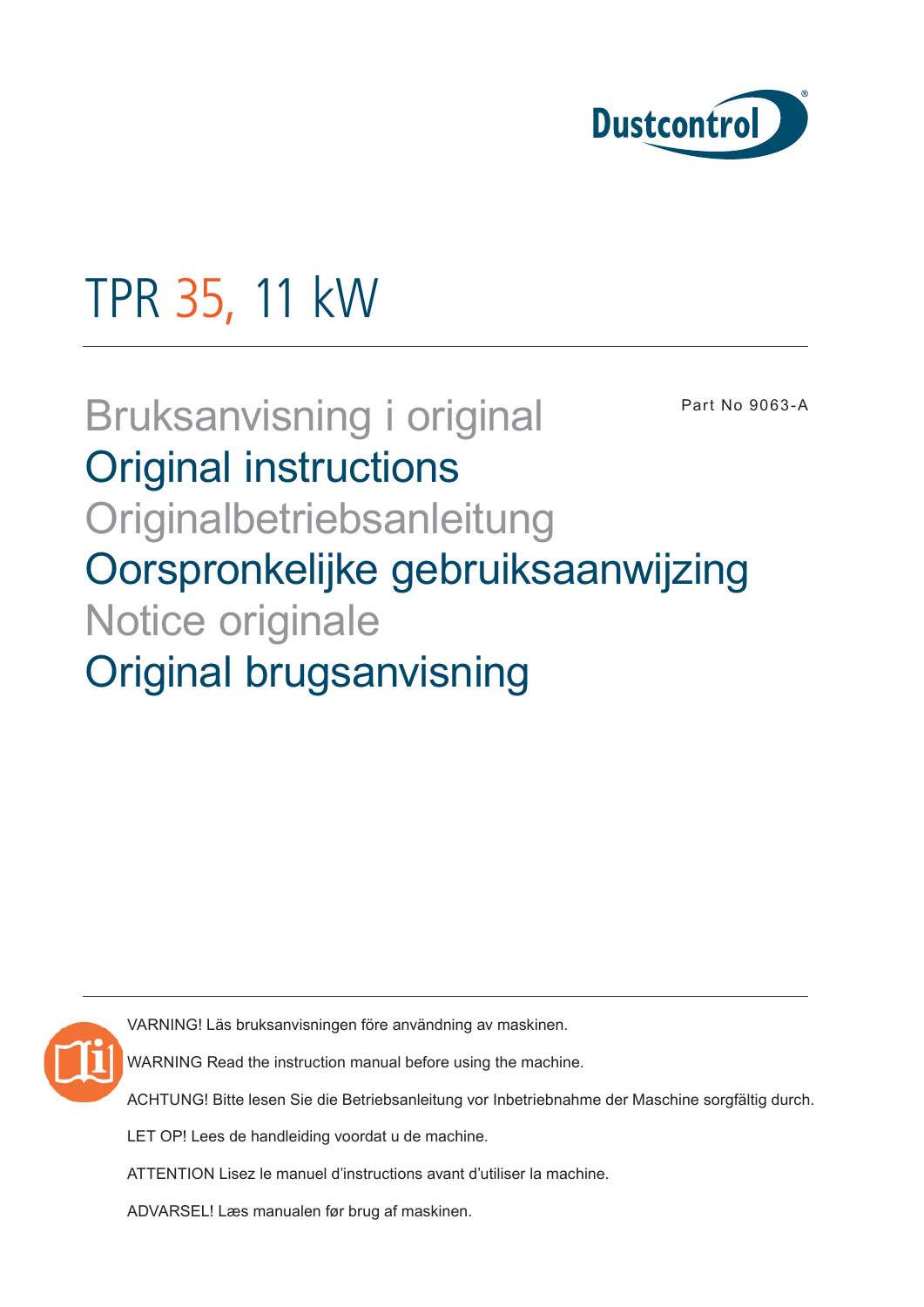Dustcontrol reserverar sig för tryckfel och produktförändringar.

Dustcontrol reserves the right to change specifications without notice and is under no obligation to alter previously delivered products. Dustcontrol is not responsible for errors or omissions in this catalogue.

Keine Gewähr für Druckfehler. Produktänderungen vorbehalten.

Dustcontrol is niet aansprakelijk voor drukfouten in deze gebruikers handleiding of voor tussentijdse wijzigingen. Dustcontrol behoudt zich het recht voor de specificaties van haar machines te wijzigen zonder voorafgaande aankondiging en is niet verplicht reeds geleverde machines hierop aan te passen. Uitvoering en leveringsomvang kunnen plaatselijk afwijken.

Dustcontrol se réserve le droit de modifier les présentes instructions sans préavis et n'est pas tenu d'apporter des changements aux produits fournis antérieurement. Dustcontrol n'est pas responsable des erreurs ou omissions contenues dans ce manuel.

Dustcontrol forbeholder sig ret til at ændre specifikationerne uden forudgående varsel og er ikke forpligtet til ændring af tidligere leverede produkter. Dustcontrol er ikke ansvarlig for trykfejl etc. i denne manual.

**Tillverkare/Manufactured by/Hersteller/Fabrikant/Fabriqué par:**

Dustcontrol AB Kumla Gårdsväg 14 SE-145 63 Norsborg Tel: + 46 8 531 940 00 Fax: + 46 8 531 703 05 support@dustcontrol.se www.dustcontrol.com

**Såld av/Sold by/Verkauft von/Verkocht door/ Vendu par:**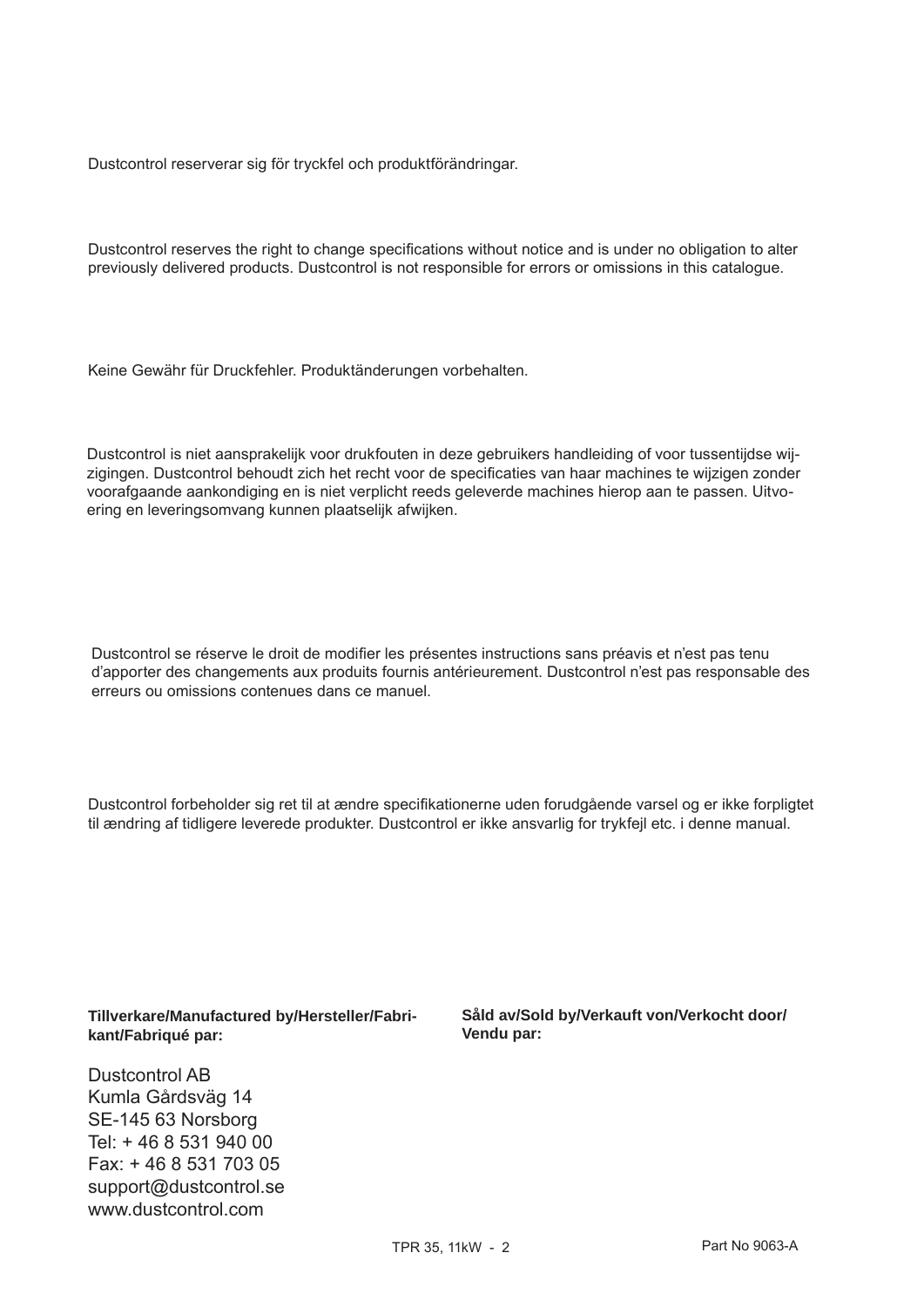# Innehållsförteckning

| Säkerhetsföreskrifter | 5        |
|-----------------------|----------|
| Tekniska data         | հ        |
| Funktionsbeskrivning  |          |
| Installation          | 7-8      |
| Provkörning           | 8        |
| Underhåll             | $9 - 10$ |
| Tillbehör             | 10       |
|                       |          |

# **Contents**

| <b>Safety Considerations</b> | 12        |
|------------------------------|-----------|
| <b>Technical Data</b>        | 13        |
| <b>System Description</b>    | 14        |
| Installation                 | $14 - 15$ |
| <b>Test Running</b>          | 15        |
| Service                      | $16 - 17$ |
| Accessories                  |           |

# Inhaltsverzeichnis

| Sicherheitsvorschriften | 19        |
|-------------------------|-----------|
| <b>Technische Daten</b> | 20        |
| Funktionsbeschreibung   | 21        |
| Installation            | $21 - 22$ |
| Probelauf               | 22        |
| Wartung                 | $23 - 24$ |
| Zubehör                 |           |

# Inhoud

| Veiligheidsvoorschriften | 26        |
|--------------------------|-----------|
| Technische gegevens      | 27        |
| Systeem beschrijving     | 28        |
| Installatie              | 28-29     |
| <b>Testen</b>            | 29        |
| Service                  | $30 - 31$ |
| <b>Accessoires</b>       | 31        |

# Sommaire

| Consignes de sécurité      | 33        |
|----------------------------|-----------|
| Caractéristiques tecniques | 34        |
| Description du système     | 35        |
| Installation               | $35 - 36$ |
| <b>Test</b>                | 36        |
| Entretien                  | 37-38     |
| <b>Accessories</b>         | 38        |

| Garanti                      | 10        |
|------------------------------|-----------|
| Felsökning                   | 11        |
| Reservdelar                  | 47-49     |
| Vakuumventil                 | 50        |
| EG försäkran                 | $51 - 52$ |
| <b>Dustcontrol Worldwide</b> | 53        |

| Warranty                     | 17        |
|------------------------------|-----------|
| <b>Trouble Shooting</b>      | 18        |
| <b>Spare Parts</b>           | 47-49     |
| <b>Vacuum Relief Valve</b>   | 50        |
| EG's declaration             | $51 - 52$ |
| <b>Dustcontrol Worldwide</b> | 53        |

| Garantie                     | 24        |
|------------------------------|-----------|
| Fehlersuche                  | 25        |
| Ersatzteile                  | 47-49     |
| Onderdrukklep                | 50        |
| Erklärung EG                 | $51 - 52$ |
| <b>Dustcontrol Worldwide</b> | 53        |

| Garantie                     | 31        |
|------------------------------|-----------|
| Probleemoplossingen          | 32        |
| Onderdelen                   | 47-49     |
| <b>Vacuum Relief Valve</b>   | 50        |
| <b>EG-verklaring</b>         | $51 - 52$ |
| <b>Dustcontrol Worldwide</b> | 53        |

| Garantie                            | 38        |
|-------------------------------------|-----------|
| Tableau de diagnostic des pannes 39 |           |
| Pièces de rechange                  | 47-49     |
| Soupape de régulation               | 50        |
| Declaration du EG                   | $51 - 52$ |
| <b>Dustcontrol Worldwide</b>        | 53        |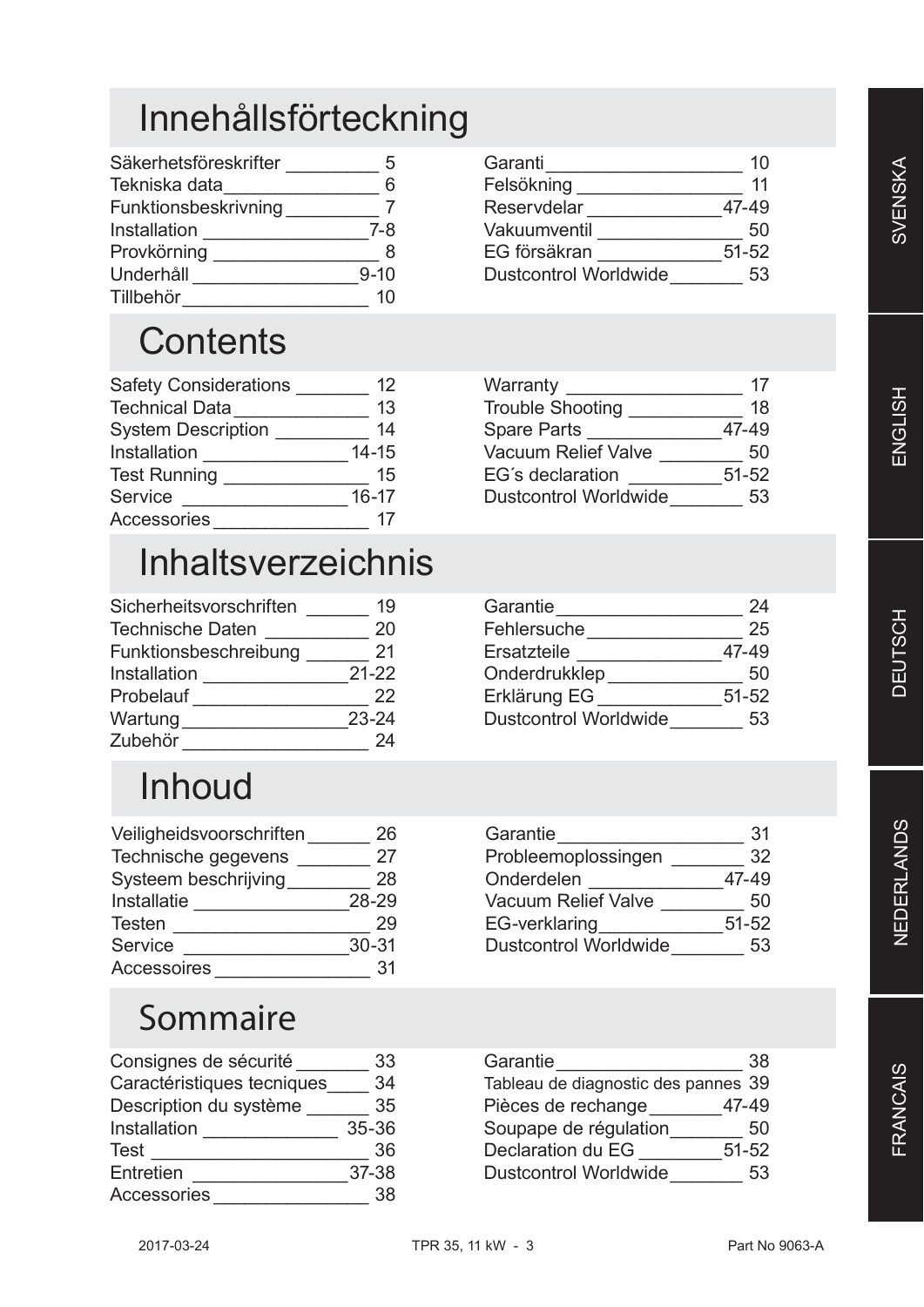# Indholdsfortegnelse

| Sikkerhedsregler     | 40    |
|----------------------|-------|
| Tekniske data        | 41    |
| Funktionsbeskrivelse | 42    |
| Installation         | 42-43 |
| Afprøvning           | 43    |
| Vedligeholdelse      | 44-45 |
| Tilbehør             |       |

| Garanti                      | 45        |
|------------------------------|-----------|
| Fejlfinding                  | 46        |
| Reservedele                  | 47-49     |
| Vakuumventil                 | 50        |
| EG erklæring                 | $51 - 52$ |
| <b>Dustcontrol Worldwide</b> | 53        |

DANSK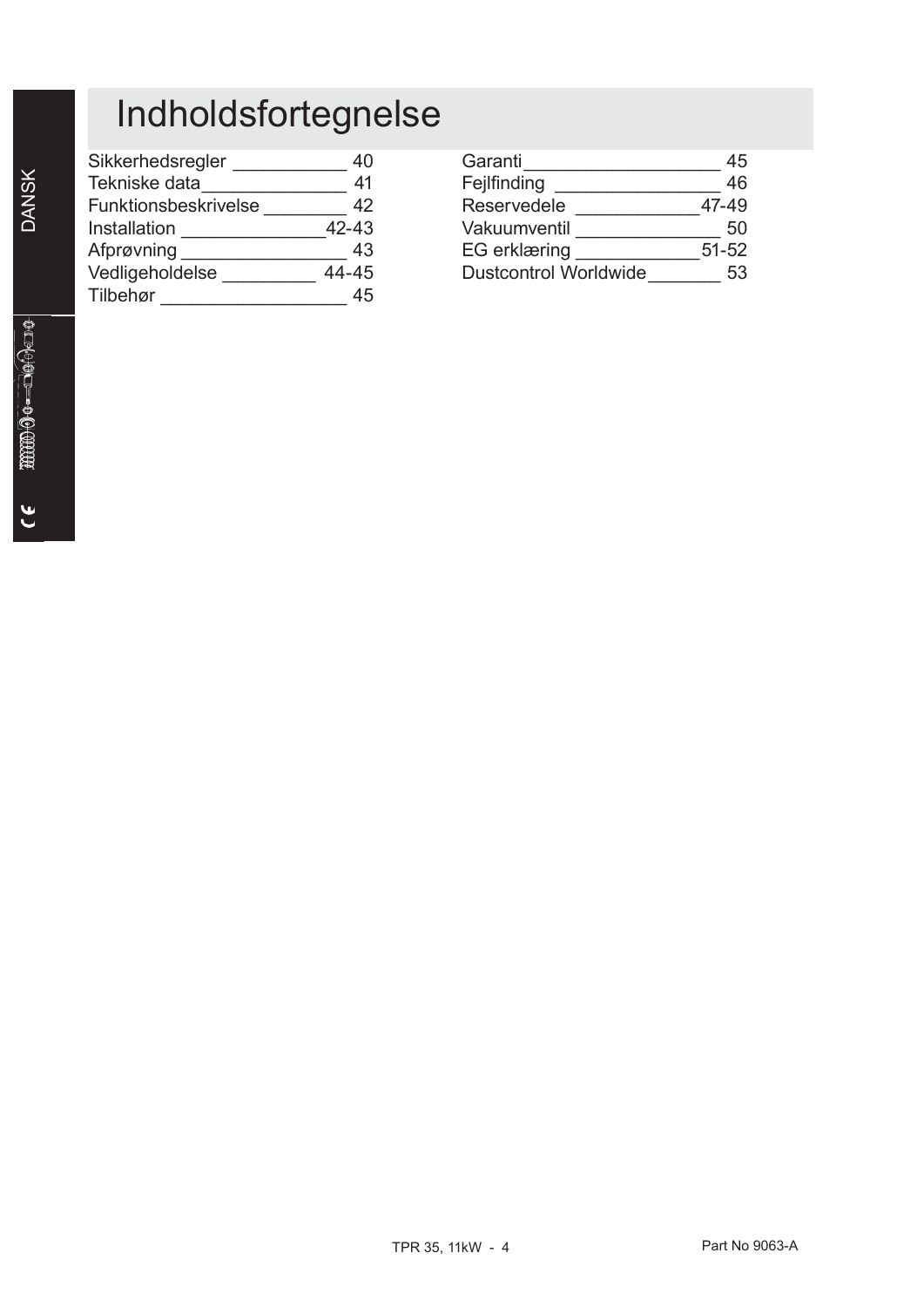# Safety Considerations

Read all instructions before the machine/installation is commissioning.

The equipment must be installed and maintained properly by qualified personnel who have study this user instruction. Dustcontrol does not take responsibility for defective installation or maintenance.

**Warning!** When using electric machines, basic safety precautions should always be followed to reduce the risk of fire, electric shock and personal injury, including the following:

- 1. Work area environment Keep the area around the central unit clean. Do not store or work with flammable liquids or gases near the machine.
- 2. Overload

 If there is an alarm signal it should be carefully checked out to see that the machine is undamaged. If there are any damaged parts these should be repaired by a Dustcontrol authorized service centre. Always follow the regulations pertinent to the material you are working with. Do not use the machine for purposes that it is not intended for.

3. Bodily injuries

 Warning - High negative pressure Do not start the pump without having it connected to the duct work. Do not adjust the vacuum relief valve while the pump is operating. Never let the suction come in contact with parts of the body, for example a hand.

The pump generates a high negative pressure, severe injury may result.

Warning - Very hot exhaust air Exhaust air can be very hot, up to  $150^{\circ}$  C.

4. Electricity

 A separate lockable disconnect must be installed where it is readily accessible to the pump. Do not repair the electric components yourself, get somebody qualified. Faults may cause injury. The electrical connections may only be performed by a certified electrician. See also under section 7, 'Warning'.

5. Important measure

 The electrical disconnect should be locked in the "off" position before demounting the safety panels or ducting.

- 6. Checking for damage Check the machine regularly for damage. If there are any damaged parts these should be repaired by a Dustcontrol authorized service centre.
- 7. Warning

 Use only accessories and replaceable parts which are available in Dustcontrol catalogue. When using non-genuine parts, especially filters and plastic sacks, dust leaks could occur which may be hazardous to health.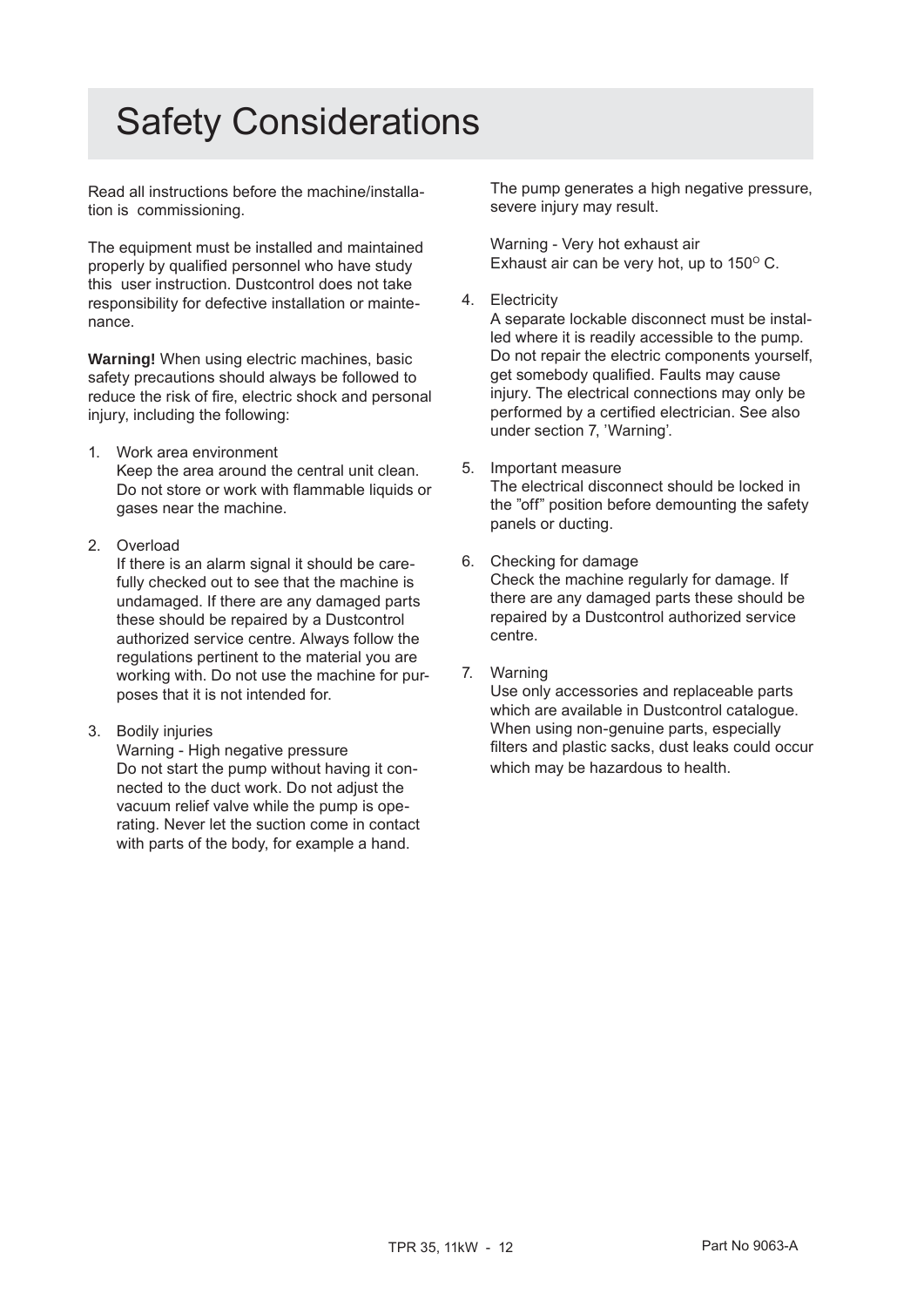# Technical Data

| <b>Description</b>  |         | <b>TPR 35</b> | <b>TPR 40</b> | <b>TPR 43</b> | <b>TSR 43</b> | <b>TPR 47</b> | <b>TSR 47</b> | <b>TPR 50</b> | <b>TSR 50</b> |
|---------------------|---------|---------------|---------------|---------------|---------------|---------------|---------------|---------------|---------------|
| Motor               | kW      | 11            | 15            | 18.5          | 18,5          | 22            | 22            | 30            | 30            |
| Pump RPM            | rpm     | 3500          | 4000          | 4300          | 4300          | 4700          | 4700          | 5000          | 5000          |
| Weight              | kg      | 400           | 400           | 430           | 430           | 450           | 450           | 530           | 530           |
| Max dP              | kPa     | 22            | 26            | 28            | 46            | 29            | 50            | 30            | 54            |
| Nom. Pressure       | kPa     | 20            | 22            | 22            | 35            | 23            | 37            | 25            | 40            |
| Max O               | $m^3/h$ | 1000          | 1200          | 1400          | 650           | 1500          | 700           | 1600          | 800           |
| Sound Level of      |         |               |               |               |               |               |               |               |               |
| Unit 1 <sub>m</sub> | dB(A)   | 66            | 66            | 66            | 66            | 66            | 66            | 66            | 66            |
| Inlet/Outlet        | Ømm'    | 160/160       | 160/160       | 160/160       | 108/108       | 160/160       | 108/108       | 160/160       | 108/108       |

# **POWER RATING**

|                     | Hz | <b>TPR 35</b><br>11 kW   | <b>TPR 40</b><br>15 kW | <b>TPR 43</b><br>18.5 kW | <b>TSR 43</b><br>18.5 kW | <b>TPR 47</b><br>22 kW | <b>TSR 47</b><br>22 kW | <b>TPR 50</b><br>30 kW | <b>TSR 50</b><br>30 kW |  |
|---------------------|----|--------------------------|------------------------|--------------------------|--------------------------|------------------------|------------------------|------------------------|------------------------|--|
| 220-240/<br>380-420 | 50 | $\overline{\phantom{0}}$ | 106802                 | 107202                   | 107252                   | 107702                 | 107752                 | 109202                 | 109252                 |  |
| 380-420/<br>660     | 50 | 106600                   | 106800                 | 107200                   | 107250                   | 107700                 | 107750                 | 109200                 | 109250                 |  |
| 500                 | 50 |                          | 106801                 | 107201                   | 107251                   | 107701                 | 107751                 | 109201                 | 109251                 |  |
| 575                 | 60 | $\overline{\phantom{0}}$ | 106806                 | 107206                   | 107256                   | 107706                 | 107756                 | 109206                 | 109256                 |  |
| 220/440             | 60 | ٠                        | 106804                 | 107204                   | 107254                   | 107704                 | 107754                 | 109204                 | 109254                 |  |
|                     |    |                          |                        |                          |                          |                        |                        |                        | <b>Part Nd.</b>        |  |

### **CAPACITY AND POWER CONSUMPTION**



*The capacity curves for Dustcontrol vacuum producers have been measured and are stated empirically. Outlet pressure losses from a normal outlet (silencer, backfl ow valve/bend) have been accounted for in the curve. Additional equipment such as a diffuser can result in increased pressure loss and must be taken into consi-*

# *deration.*

*Stated air-fl ows are for standard air (101.3 kPa@ 20o C). The stated curves are for negative application, all pressures stated are assumed to be below relative atmospheric pressure at sea level. These devices can also be used for positive pressure application and will generate a greater pressure differential.*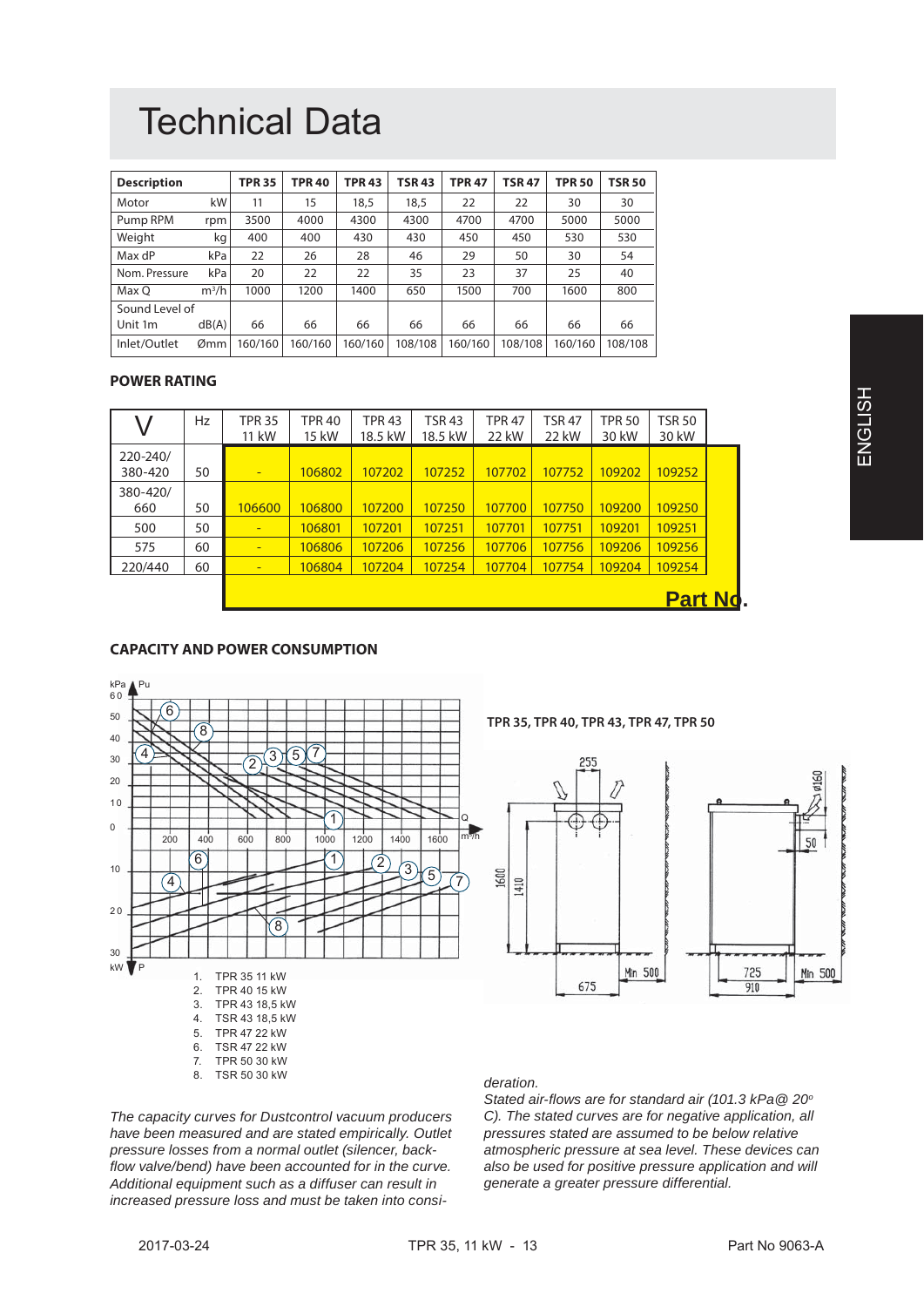# System Description

# Regenerative blowers

Dustcontrol's turbopumps are regenerative blowers. TPR has two impellers that are connected for parallel flow. The impellers rotate in the blower housing through extremely low tolerances. The pump cannot tolerate contaminated airflow. TPR compresses air and it is therefore natural that it becomes hot while running.

# Cooling air

Turbopumps with TPR designation are parallel connected two stage belt driven units. Cooling air is bled into the pump through a vacuum relief valve which is adjustable. The vacuum pressure in the system is thereby maintained at a constant level even if the airflow changes.

The motor and vacuum relief valve receive cooling air from the bottom of the unit housing. The free passage of cooling air must be ensured. As standard screen skirts are delivered with the pump as an protecting against leaves, papers etc.

# Back flow valve

The pump is delivered standard with a back flow relief valve. In multiple pump installations air will not flow back through a non-operating pump.

### Belt drive

The pump is belt driven. Drive ratio and motor size determine the capacity of the pump.

If changes are to be made to performance characteristic of the pump, this can be done by changing the motor and drive ratio. Contact Dustcontrol and you will recieve more information. Please see addresses and phone numbers on the last page of this document.

# Thermal overload protection

For protection on the pump bearings the pump has thermal protection which will shut down the pump at 120O C. The thermal protection has to be connected to the control panel.



C. The pump should be installed on a concrete pad. A second pump may be mounted on the top of the first pump.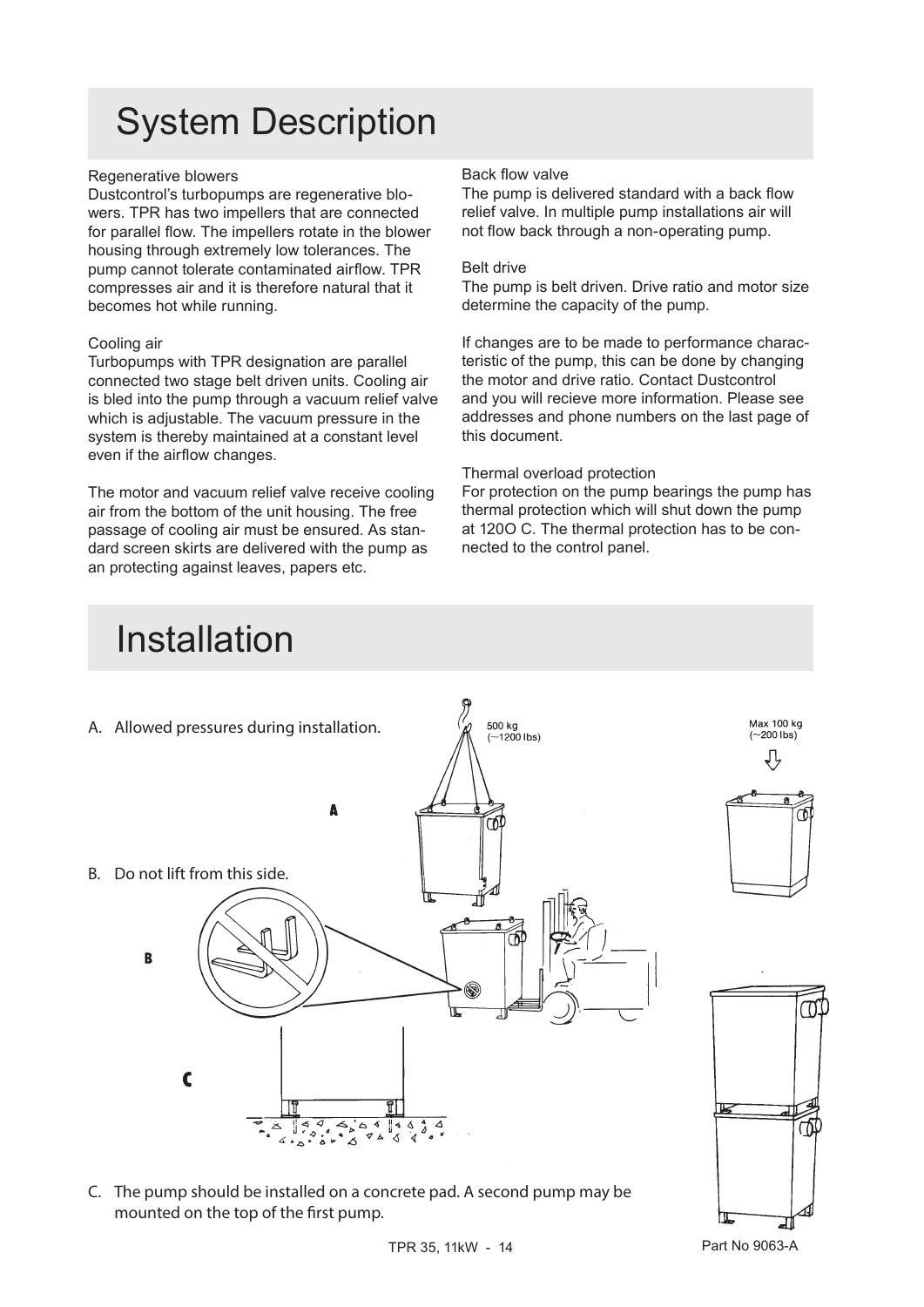- 1. Ancor the pump to the concrete pad.
- 2. Remove the pump covers and assemble the protection screen skirt if this is required (A).
- 3. Connect the ducting to both the inlet and the outlet. Do not start the pump without having it connected to the ductwork.
- 4. The pump inlet should always be connected to a separator with a filter unit  $(B)$ . The pump cannot tolerate contaminated airflow
- 5. Extra silencing can be installed if the outlet sound level is to be lowered from approximately 75 dB(A) to approximately 62-64 dB(A).
- 6. If the outlet is vertical, and exposed to the elements, rain protection should be installed (C). Exhaust air can be very hot, up to  $150^{\circ}$ C.
- 7. Electrical connections may only be performed by a certified electrician. A separate lockable disconnect should be installed where it is readily accessible and within view of the pump.
- 8. Thermal overload protection must be installed to validate the warranty.
- 9. The control panel must be equipped with an over-load protection that should be adjusted and tested by a certified electrician. Check for correct motor rotation.



# Test Running

- 1. Verify that the power is locked out. Inspect the belt tension (Figure B next page), rotate the pump and listen for any sound indicating worn bearings or misaligned impellers. Check that the inlet and outlet are properly connected. Also check that the vacuum relief valve is connected.
- 2. Mount the covering panels. Check that no persons can be hurt if the pump starts and that all outlets are closed.
- 3. Connect a manometer for negative pressure calibrated to min. -50 kPa to the suction side as close to the pump as possible.
- 4. Power up the pump and listen carefully for the following sounds; A high pitch whine is nor-

mal sound from the impeller blades. As pump draws cooling air from the vacuum relief valve a weak hissing should be heard.

- 5. Measure the pressure. Compare with the dimension point. The pressure can be adjusted by adjustment of the vacuum relief valve. See page 23 - Adjusting the vacuum relief valve.
- 6. Check the function and tightness of the connected exhaust system.
- 7. Open the number of outlets the system is dimensioned for. The vacuum relief valve should now be totally closed.
- 8. It is normal that the pump becomes hot during operation.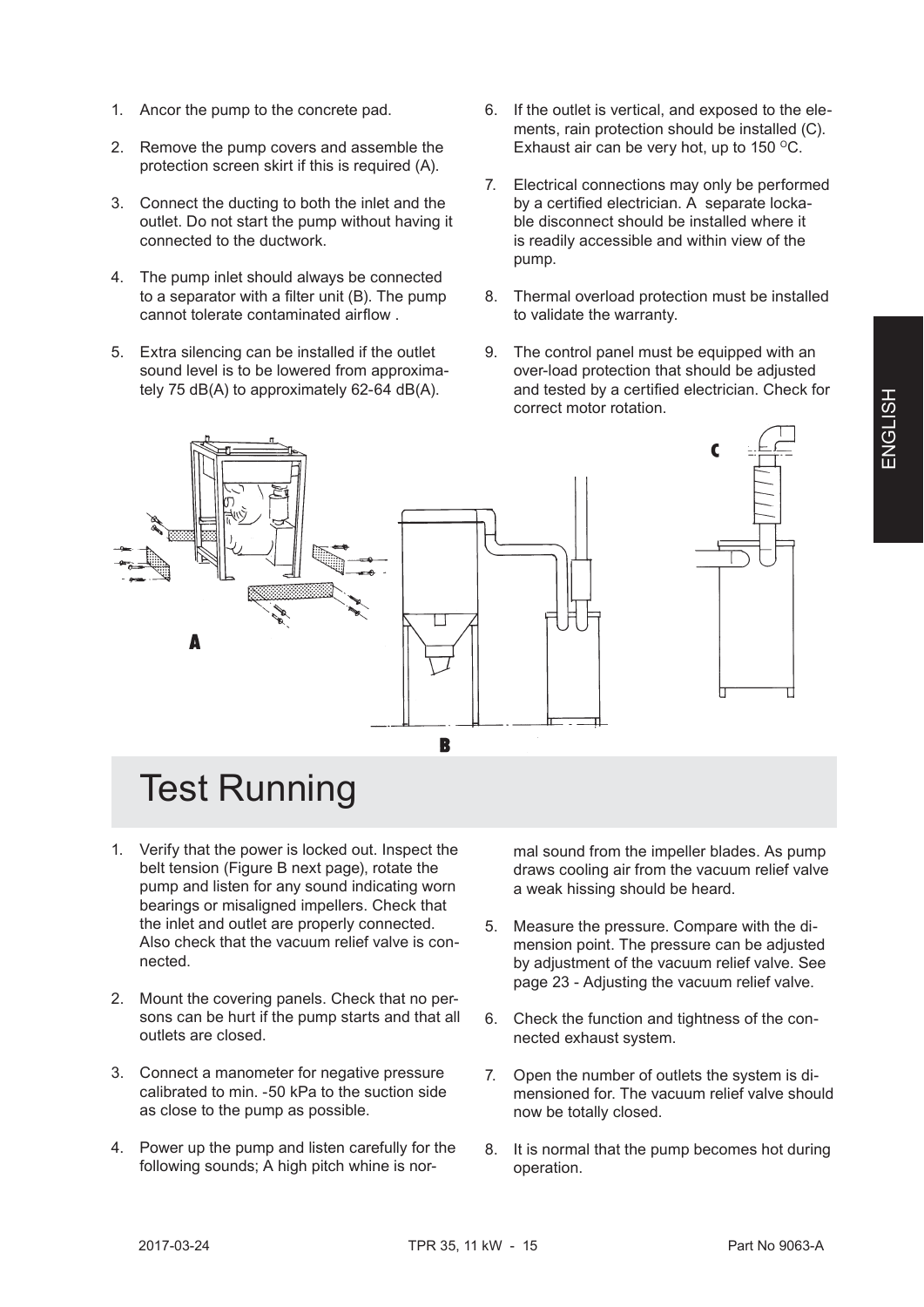# **Service**

The pump should be inspected at least twice a year and lubricated according to the lubrication intervals at the bottom of this page.

- 1. Start the pump and listen for abnormal sounds. When all outlets are closed a weak hissing sound should be heard from the vacuum relief valve.
- 2. Shut off the pump and lock out the electrical service.
- 3. Remove the protective panels from the pump.
- 4. Rotate the pump manually and listen for any sounds indicating a worn bearing or misligned impellers.
- 5. Check the condition and tension of the drive belts. The drive belts are matched, therefore new and old belts should never be used together. Always change the whole set. (A).

Changing the belts

- Lift the motor mounting plate with nut (1).
- Change belts.
- Tighten the belts with nut (2) and adjust to the tension illustrated (B).
- 6. Check that the axles, pump and motor are parallel and the pulleys are true. The belts should not run on an angle into the pulleys.The inclination of the pump can be changed with screw (3), fig C.
- 7. The bearings of the turbopump should be lubricated with Dustcontrol bearing grease for turbopumps, Part No. 9928.

# Lubrication

- The front bearing should be lubricated using the grease nipple (4), fig (C). Press grease in until it comes out along the axle.
- The back bearing should be lubricated by removing the finned bearing cover plate (5) and checking the condition of the grease. Fill the cavity 2/3 full with new grease.
- Exchange the O-ring, Part No. 4789 and replace the bearing cover plate.

Lubrication Interval

| $\Delta$ p | <b>TPR 35</b> |
|------------|---------------|
| 22 kPa     | 1500 h        |
| 25 kPa     | 750 h         |
| 28 kPa     |               |
| 30 kPa     |               |
| 40 kPa     |               |

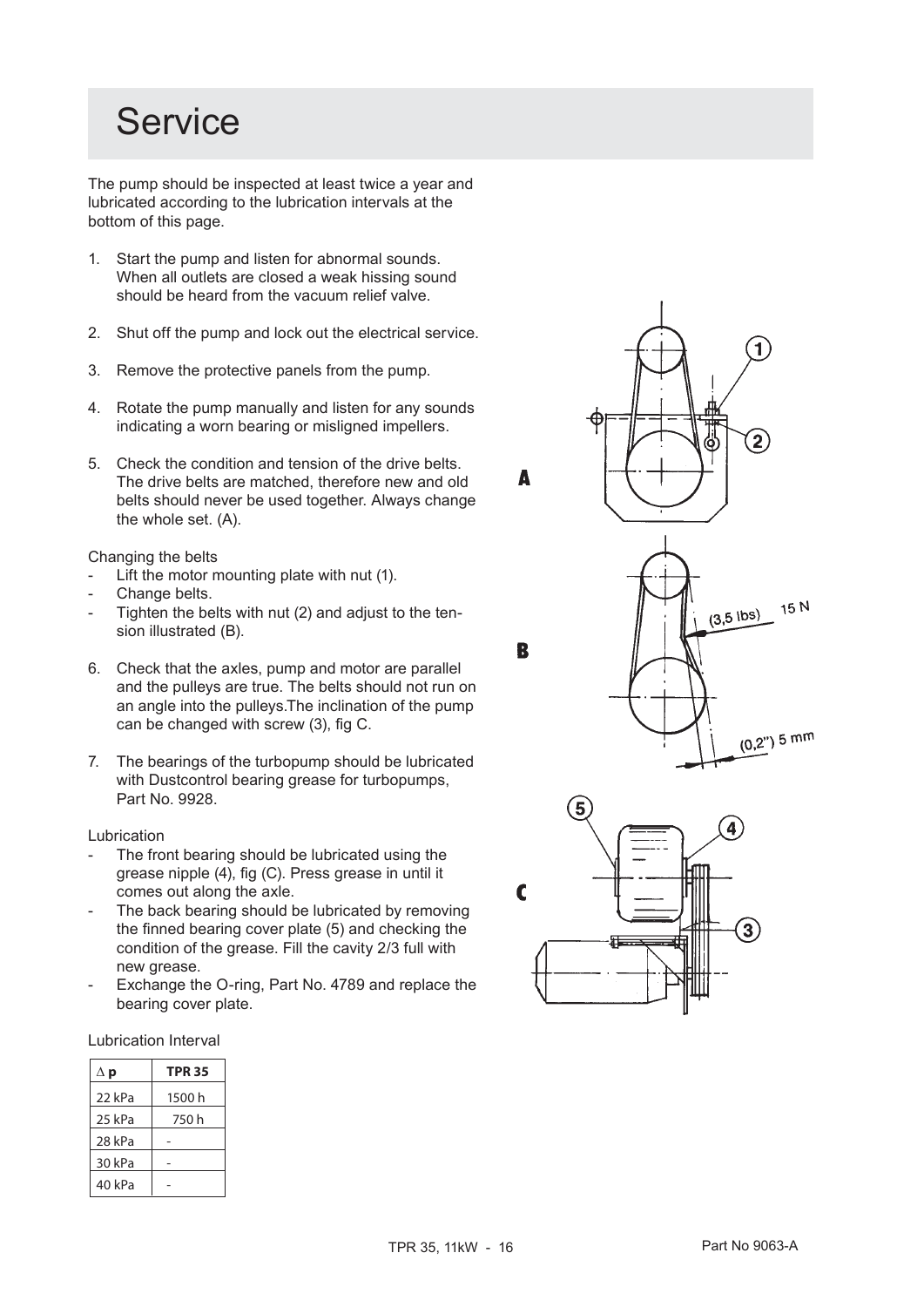8. Disassemble the vacuum relief valve (D). Clean and lubricate shaft and bearings. Check the rubber gasket (E). Change if cracked or harden (Part No. 4710).

Check the function of the hydraulic damper (F).

Adjusting the vacuum relief valve

 The valve is pre-adjusted with a negative pressure (18 kPa). If this is to be adjusted the following procedure is used:

- Connect a manometer to the suction side and measure with fully closed inlet.
- Shut down the pump and demount the vacuum relief valve.
- Remove the damper cover (1) and measure distance A.
- Loosen the locking nut (3) and adjust the spring tension by turning the spring plate (4). The compression of the spring (2) determines the opening pressure. Changing the distance A by 1.5 mm will give a corresponding change in pressure of 1 kPa.
- Remount the valve after adjustment and test

# Accessories

# F D 1. 4. 2. 3. E

the pressure.

- 9. Inspect all cables and connections, repair if neccessary.
- 10. Remount the protective panels, power up the pump and give it a test run.



The warranty period is for one full year of single shift operation or equivalent in multishift operation. The warranty covers manufacturing defects and is valid under the condition that the machine is used under normal conditions on the task for which it was designed and is maintained properly. This warranty is null and void for machines equipped with other than original spare parts.

Thermal overload protection must be installed.

Warranty repairs must be performed by Dustcontrol or their authorized represen-tatives. Unauthorized repairs render this warranty null and void.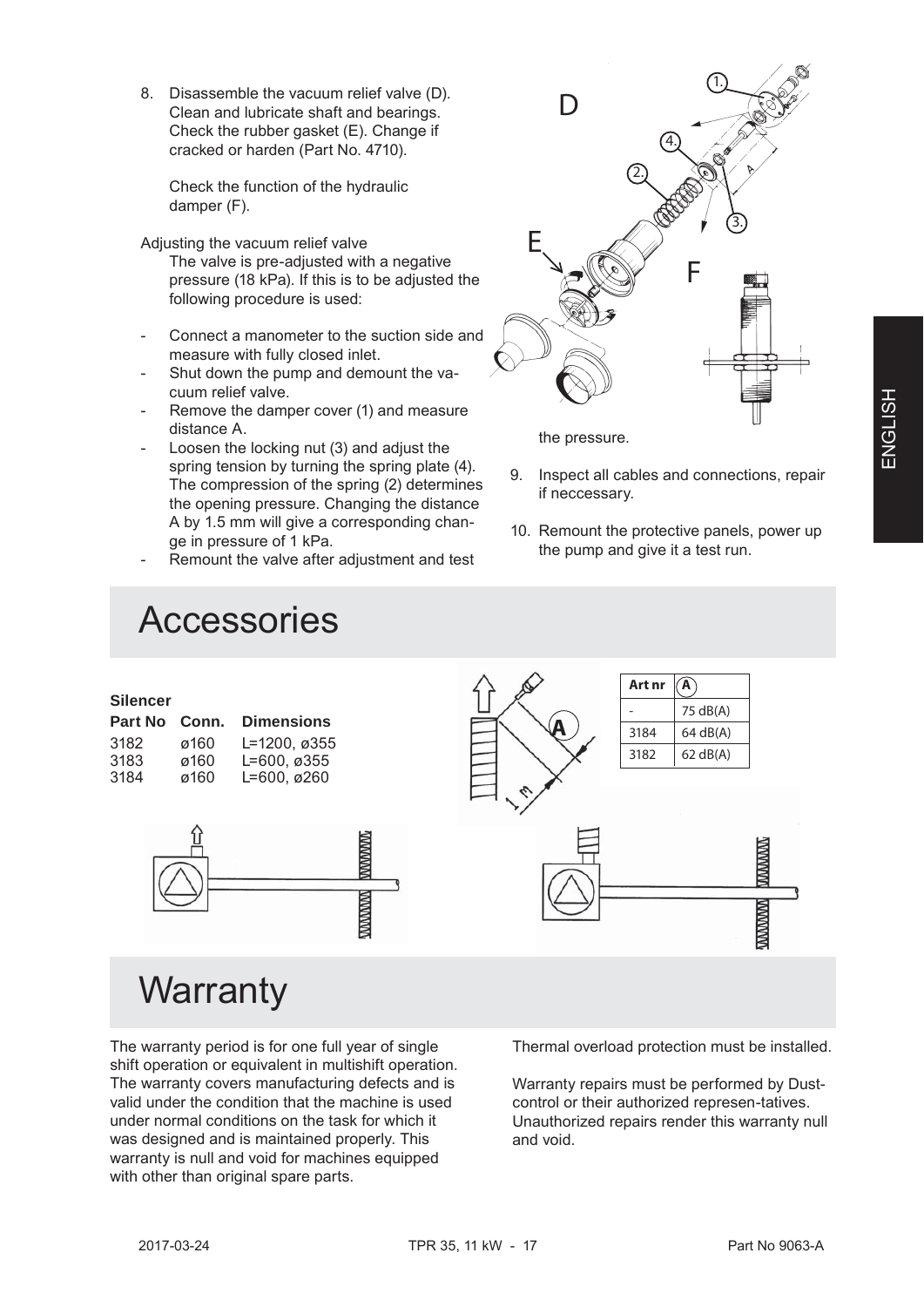# Trouble Shooting

| <b>Problem</b>                              | <b>Fault</b>                                                            | <b>Solution</b>                                                                                                                                                                                 |
|---------------------------------------------|-------------------------------------------------------------------------|-------------------------------------------------------------------------------------------------------------------------------------------------------------------------------------------------|
| Motor will not run.                         | Electrical supply is not con-<br>nected.                                | Connect.                                                                                                                                                                                        |
|                                             | Thermal overload tripped.                                               | If the thermal overload protection<br>of the turbo pump is tripped, the<br>fault must be located and correc-<br>ted before operating the system.<br>There-after, the indicator can be<br>reset. |
|                                             | The motor protection tripped.                                           | If the motor overload protection<br>trips, the fault must be located and<br>corrected. Thereafter the motor<br>overload protection can be reset.                                                |
|                                             | Electrical power does not<br>reach the machine.                         | A qualified electrician should<br>check supply.                                                                                                                                                 |
|                                             | Electrical disconnect locked<br>out.                                    | Find the person responsible for the<br>lock out and check to see if system<br>is clear for operation. Reverse the<br>lock out.                                                                  |
| The motor stops directly after<br>starting. | Incorrect fuse.                                                         | Change to correct fuse rating and<br>type.                                                                                                                                                      |
|                                             | The thermal overload incor-<br>rectly set.                              | Electrician should be called for<br>investigate.                                                                                                                                                |
| Motor runs but no suction.                  | Suction tubing not connec-<br>ted.                                      | Connect the tubing.                                                                                                                                                                             |
|                                             | Plugged tubing or hoses.                                                | Clean.                                                                                                                                                                                          |
|                                             | There is no plastic sack or<br>container attached to the filer<br>unit. | Connect a plastic sack or a con-<br>tainer.                                                                                                                                                     |
|                                             | Pump rotation backwards.                                                | Electrician should take care of.                                                                                                                                                                |
|                                             | Drive belt broken.                                                      | Change.                                                                                                                                                                                         |
| Pump runs but poor suction.                 | Leakage in the ductwork.                                                | Locate and repair.                                                                                                                                                                              |
|                                             | Plugged filters.                                                        | Check the filters and clean or<br>change if necessary.                                                                                                                                          |
| Abnormal sound from the pump.               | Foreign matter in the pump.                                             | Turn off the pump and order<br>service.                                                                                                                                                         |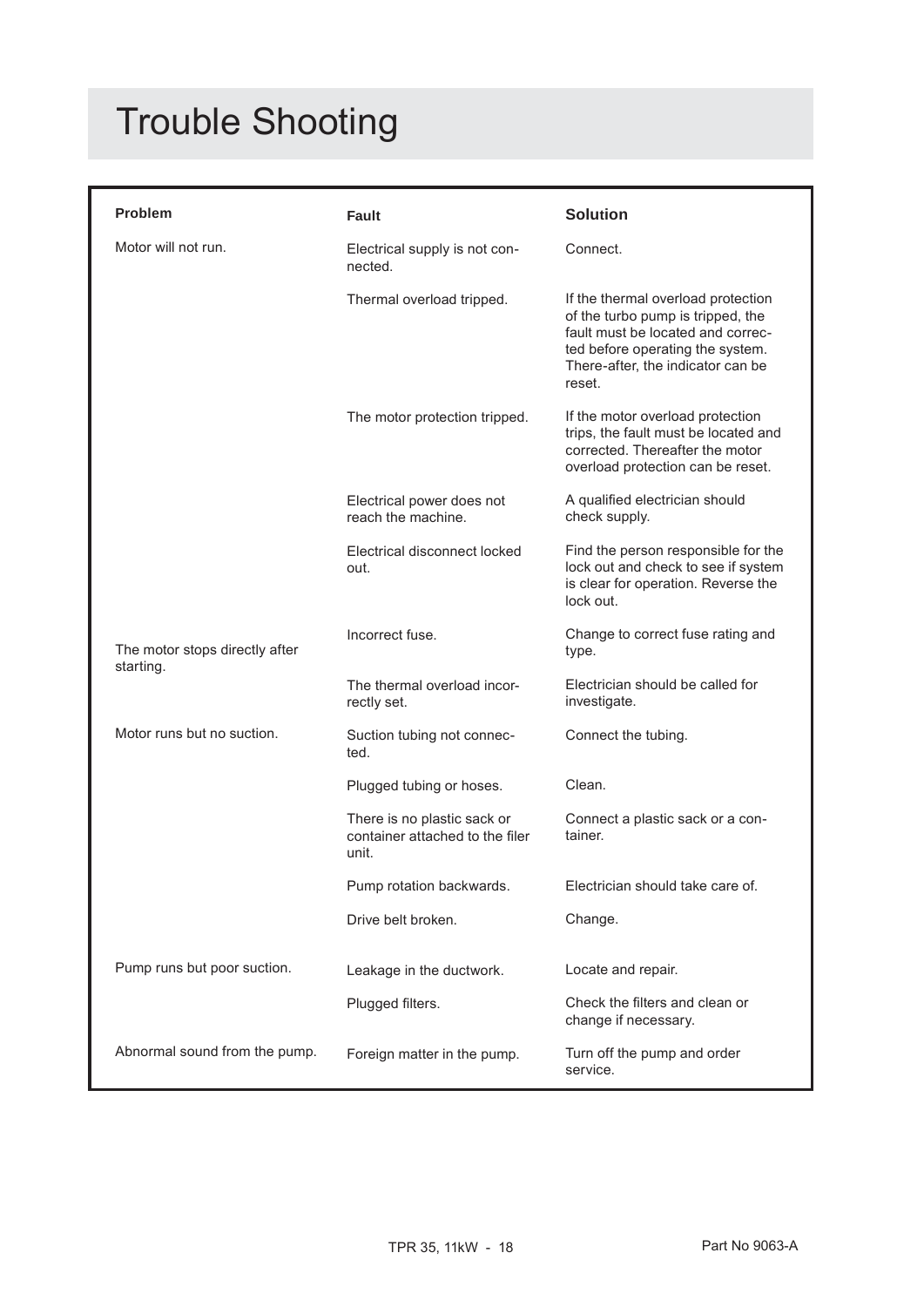# **Sikkerhedsregler**

Læs hele manualen, inden du starter maskinen/ installationen.

Udstyret skal installeres og vedligeholdes af kvalificeret faguddannet personale, der ligeledes har læst denne manual. Dustcontrol fralægger sig ethvert ansvar for skader opstået som følge af ukorrekt installation/vedligeholdelse.

# Advarsel!

Når du arbejder med maskiner og elektrisk udstyr, skal du altid overholde nedenstående grundlæggende sikkerhedsregler for at minimere risikoen for brand, elektrisk stød og anden personskade.

- 1. Området omkring maskinen Hold området omkring sugeenheden rent. Du må ikke opbevare eller arbejde med brændbare væsker/gasser i nærheden af maskinen.
- 2. Overbelastning

 Ved et alarmsignal må du ikke starte maskinen, før problemet er fundet og løst. Eventuelt beskadigede komponenter må kun repareres af leverandøren. Følg altid de regler, der gælder for håndtering af netop dét materiale, du vil fjerne med maskinen. Brug kun maskinen til det formål, den er beregnet til.

3. Fare for personskade

 Advarsel – højt undertryk! Du må aldrig starte pumpen uden tilsluttet rørsystem. Du må aldrig indstille vakuumventilen, når anlægget er startet. Sugedysen må aldrig komme i kontakt med hænder og andre kropsdele. Pumpen genererer et højt undertryk, og den kraftige sugeeffekt kan forårsage betydelig personskade.

Advarsel - meget varm udblæsningsluft! Udblæsningsluften kan blive meget varm – helt op til 150 oC.

4. Elektricitet

 I nærheden af pumpen skal der installeres en blokerbar hovedafbryder. Du må aldrig forsøge dig med ændring af de elektriske komponenter på egen hånd. En fejl kan være livsfarlig. Den elektriske installation skal udføres af en autoriseret elinstallatør. Se også afsnit 7 (advarsel).

- 5. Vigtige forholdsregler Den elektriske afbryder skal stilles på "off" ("fra") og holdes blokeret inden demontering af dækplader eller rørsystem.
- 6. Undersøgelse for skader Kontroller regelmæssigt maskinen for skader. Kontakt leverandøren for reparation af eventuelt beskadigede komponenter.
- 7. Advarsel

 Anvend kun tilbehør og reservedele, som findes i Dustcontrols katalog. Obs! Hvis du anvender uoriginale dele (specielt filtre og plasticsække), kan du udsætte dig selv og andre for fare på grund af sundhedsskadeligt støv.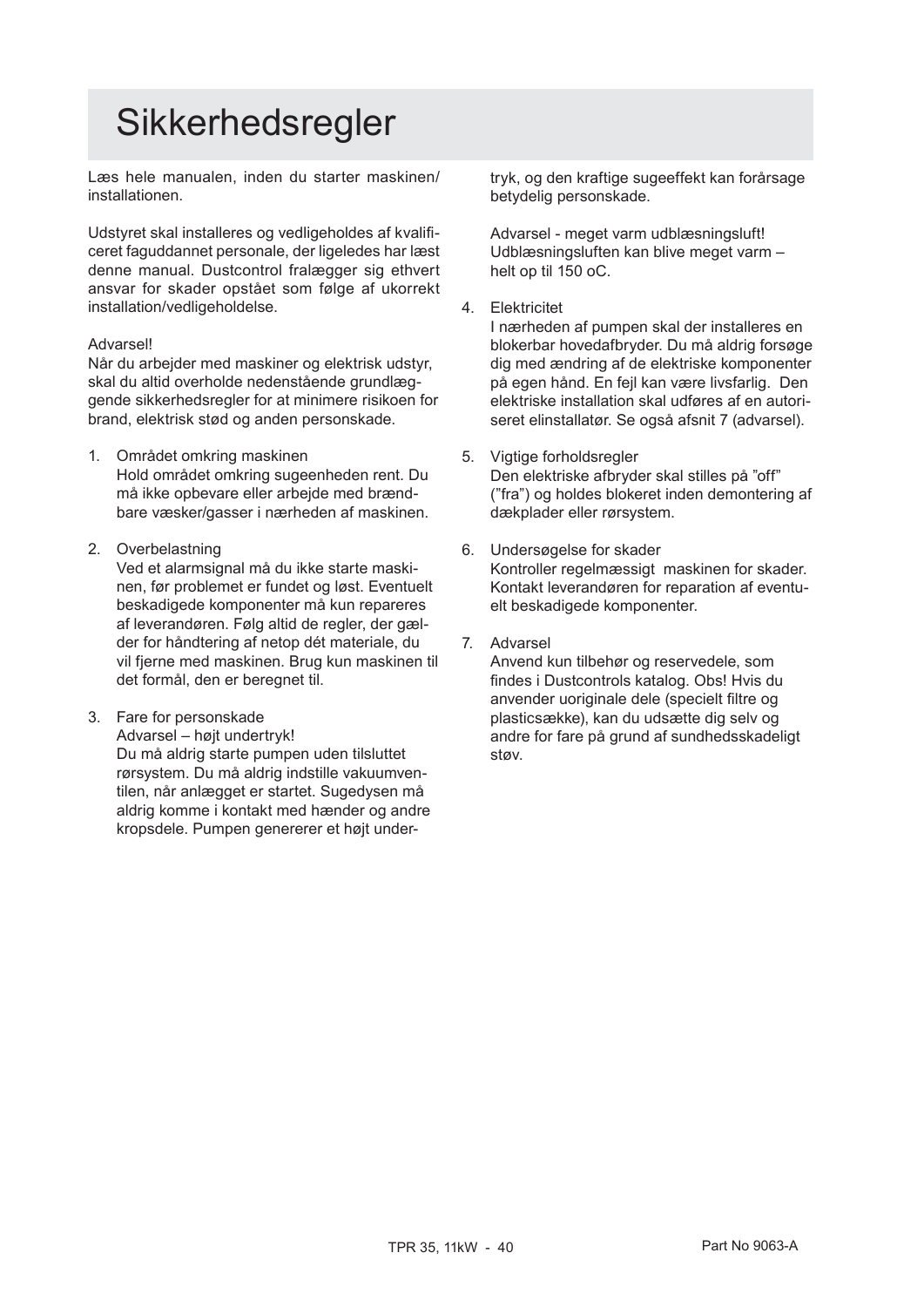# Tekniske data

| <b>Betegnelse</b>               | <b>TPR 35</b> | <b>TPR 40</b> | <b>TPR 43</b> | <b>TSR 43</b> | <b>TPR 47</b> | <b>TSR 47</b> | <b>TPR 50</b> | <b>TSR 50</b> |
|---------------------------------|---------------|---------------|---------------|---------------|---------------|---------------|---------------|---------------|
| kW<br>Motor                     | 11            | 15            | 18,5          | 18,5          | 22            | 22            | 30            | 30            |
| Pumpe omdr./min.                | 3500          | 4000          | 4300          | 4300          | 4700          | 4700          | 5000          | 5000          |
| Vægt<br>kg                      | 400           | 400           | 430           | 430           | 450           | 450           | 530           | 530           |
| Max dP<br>kPa                   | 22            | 26            | 28            | 46            | 29            | 50            | 30            | 54            |
| kPa<br>Nominelt tryk            | 20            | 22            | 22            | 35            | 23            | 37            | 25            | 40            |
| $m^3/h$<br>Max O                | 1000          | 1200          | 1400          | 650           | 1500          | 700           | 1600          | 800           |
| Støjniveau sugeenhed            |               |               |               |               |               |               |               |               |
| kåpa 1m<br>dB(A)                | 66            | 66            | 66            | 66            | 66            | 66            | 66            | 66            |
| Indgang/udgang $\varnothing$ mm | 160/160       | 160/160       | 160/160       | 108/108       | 160/160       | 108/108       | 160/160       | 108/108       |

# **NOMINEL EFFEKT**

|                     | Hz | TPR 35<br><b>11 kW</b>   | <b>TPR 40</b><br>15 kW | TPR 43<br>18.5 kW | <b>TSR 43</b><br>18.5 kW | <b>TPR 47</b><br>22 kW | <b>TSR 47</b><br>22 kW | <b>TPR 50</b><br>30 kW | <b>TSR 50</b><br>30 kW |  |
|---------------------|----|--------------------------|------------------------|-------------------|--------------------------|------------------------|------------------------|------------------------|------------------------|--|
| 220-240/<br>380-420 | 50 | $\overline{\phantom{0}}$ | 106802                 | 107202            | 107252                   | 107702                 | 107752                 | 109202                 | 109252                 |  |
| 380-420/<br>660     | 50 | 106600                   | 106800                 | 107200            | 107250                   | 107700                 | 107750                 | 109200                 | 109250                 |  |
| 500                 | 50 | -                        | 106801                 | 107201            | 107251                   | 107701                 | 107751                 | 109201                 | 109251                 |  |
| 575                 | 60 | $\overline{\phantom{0}}$ | 106806                 | 107206            | 107256                   | 107706                 | 107756                 | 109206                 | 109256                 |  |
| 220/440             | 60 | -                        | 106804                 | 107204            | 107254                   | 107704                 | 107754                 | 109204                 | 109254                 |  |
|                     |    |                          |                        |                   |                          |                        |                        |                        |                        |  |

# **KAPACITET OG EFFEKTFORBRUG**



TPR 35, TPR 40, TPR 43, TPR 47, TPR 50



*Diagrammet viser de reelt mulige kapaciteter for sugesystemet. Der er taget højde for udgangstryktab fra en almindelig udgang (lyddæmper, kontraventil/bøjning). Undertrykket kan opretholdes ved montering af en diffusor i udgangen.*

*De angivne luftfl ow gælder for luft ved normalt tryk (101,3 kPa) og normal temperatur (20oC). Vakuumenheden (vakuumfrembringe-ren) kan også anvendes til generering af overtryk. Trykket vil her være højere end sugetrykket.*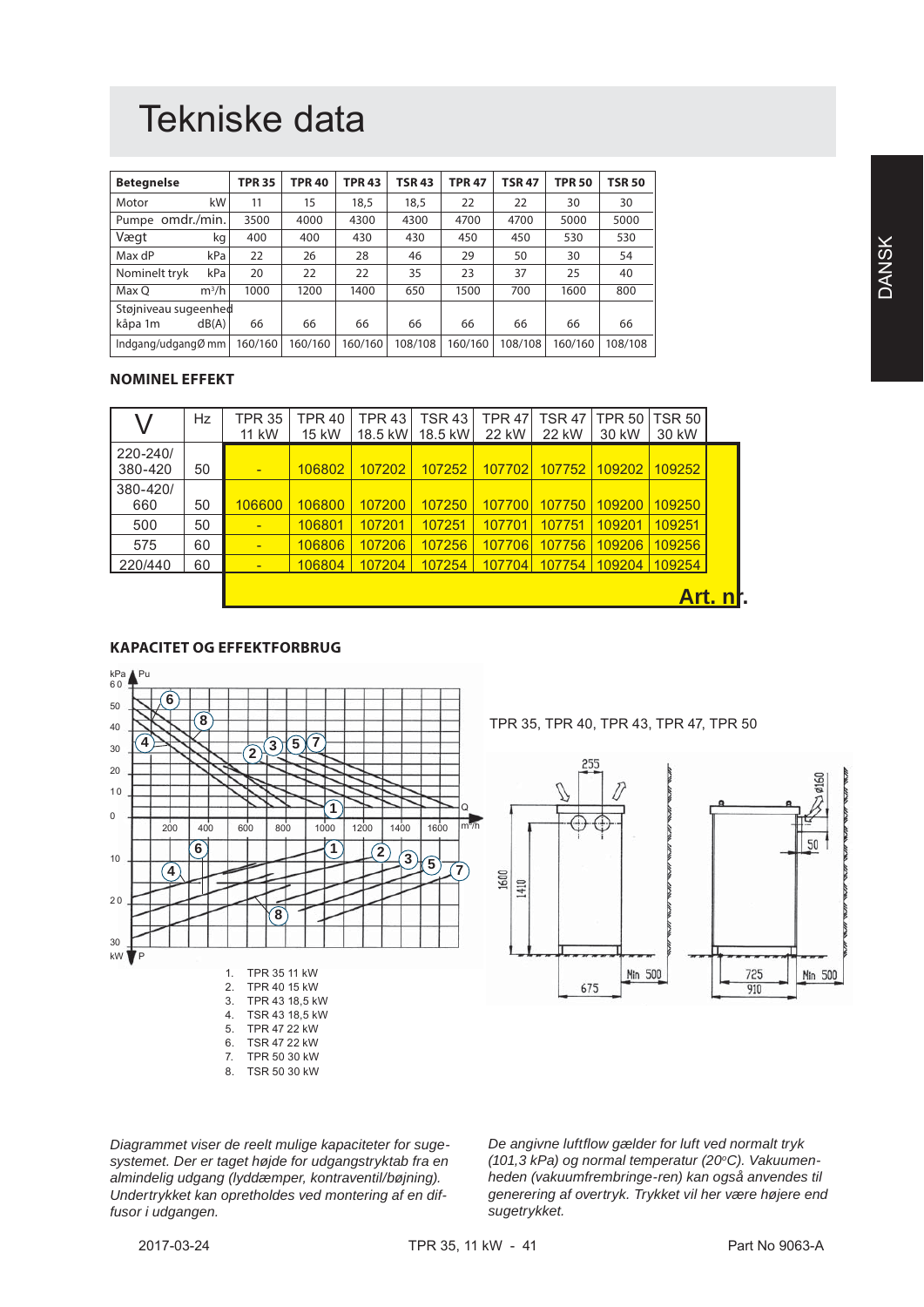# Funktionsbeskrivelse

# **Sidekanalblæsere**

Dustcontrol TPR turbopumpen er en sidekanalblæser og består af to vingehjul. Rotorerne løber mellem ind- og udgang gennem en passage med en meget lille tolerance. Det er meget vigtigt, at pumpen ikke ansuger partikler, da dette kan skade pumpen. Fare for skader på pumpen ! TPR-pumpen komprimerer luften, og det er helt normalt, at pumpehuset bliver varmt, når pumpen arbejder.

# **Køleluft**

TPR turbopumperne er udstyret med remtræk. Køleluften kommer ind i pumpen via en indstillelig vakuumventil, hvilket gør det muligt at holde trykket konstant i anlægget – også ved et variabelt luftflow.

Ventilatoren i elmotoren og vakuumventilen henter køleluft fra bunden af pumpehuset. Luften skal kunne passere frit. Sammen med pumpen leveres

# Installation

et gitter, der beskytter mod blade, papir m.v.

# **Kontraventil**

Pumpen er udstyret med en kontraventil i indsugningen. Luften løber derfor ikke tilbage ved stillestående pumpe.

# **Remtræk**

Pumpen har remtræk. Kapaciteten afhænger af motorydelse og omsætningsforhold.

Kapaciteten kan ændres ved udskiftning af motor, remskiver og kileremme. Kontakt leveran-døren for udskiftning.

# **Termisk relæ til beskyttelse imod overophedning**

Turbopumpen er udstyret med et relæ, der slår pumpen fra, hvis temperaturen kommer op over 120°C. Relæet skal være tilsluttet styreskabet.

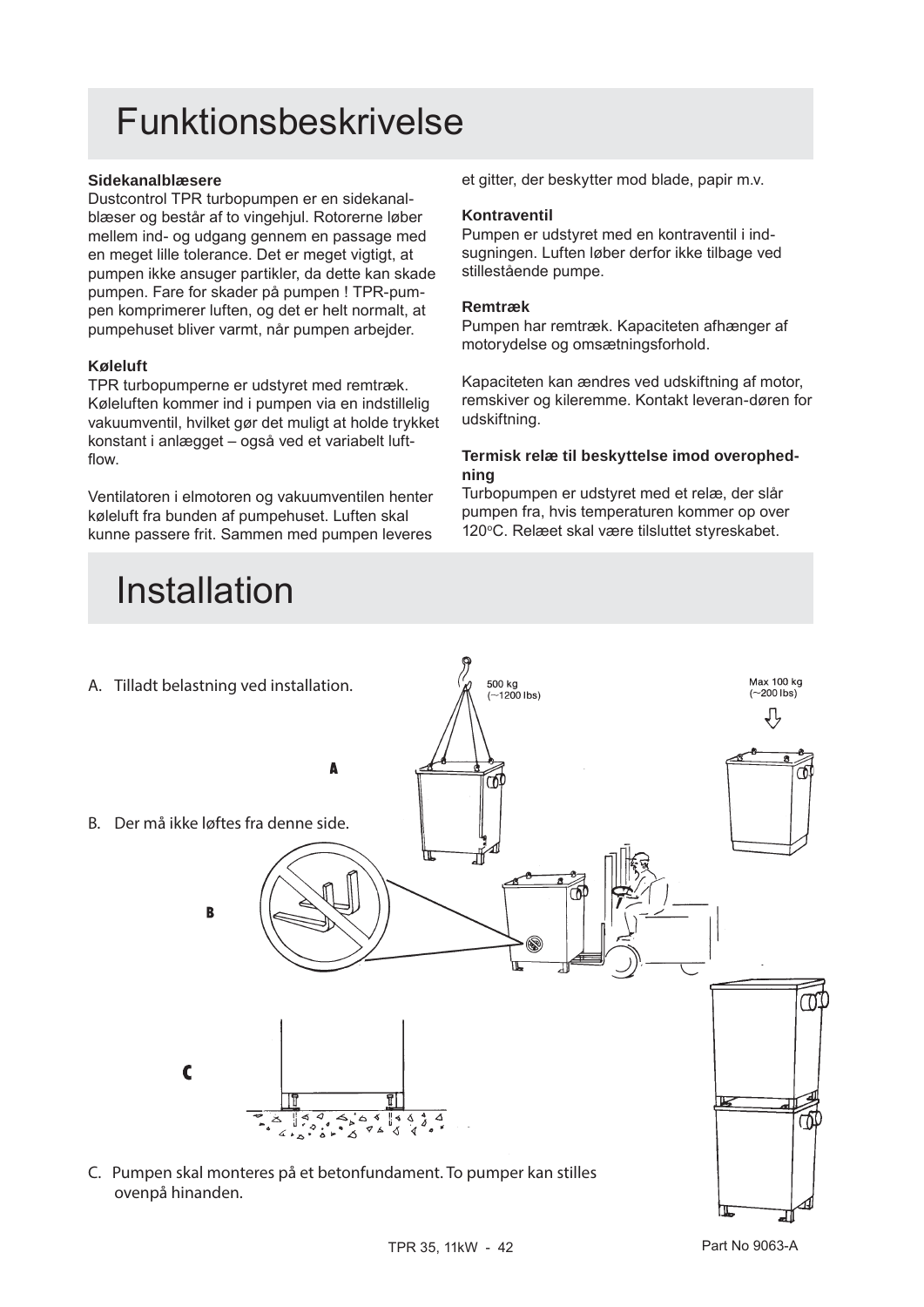- 1. Skru pumpen fast i betonfundamentet.
- 2. Fjern dækpladerne. Sæt eventuelt beskyttelsesgitteret på (A).
- 3. Tilslut rørsystemet på ind- og udgangssiden. Pumpen må aldrig startes uden tilsluttet rørsystem.
- 4. På indgangssiden skal der altid være tilsluttet en støvudskiller med filter (B), således at pumpen ikke kan ansuge forurenet luft.
- 5. På udgangssiden kan monteres en lyddæmper, der sænker lydniveauet fra ca. 75 dB(A) til ca. 62-64 dB(A). Se afsnittet om tilbehør.
- 6. Hvis udgangen vender opad og er udsat for fugt og regn, skal der installeres en beskyttelsesindretning i røret (rørbøjning eller lign.) (Fig. C). Afgangsluften kan blive meget varm – helt op til  $100-150$ °C.
- 7. Den elektriske installation må kun udføres af en autoriseret elinstallatør. I nærheden af pumpen skal der monteres en separat blokerbar afbryderkontakt.
- 8. Pumpens termiske relæ, der forhindrer overophedning, skal være tilsluttet. Ellers gælder garantien ikke!
- 9. Styreskabet skal forsynes med termisk motorrelæ. Installation og afprøvning af relæet skal ske ved autoriseret elinstallatør. Kontroller at pumpen drejer i den rigtige retning.



# Afprøvning

- 1. Kontroller at hovedafbryderen er slået fra og blokeret. Kontroller remspændingen (fig. B). Drej pumpen og lyt efter, om der er "forkerte" lyde. Hvis noget lyder forkert, kan det tyde på et slidt leje eller et forkert indstillet vingehjul. Kontroller at vakuumventilen fungerer, og at tilslutningerne på ind- og udgangs-siderne er korrekte.
- 2. Sæt dækpladerne på. Kontroller, at pumpestart kan ske uden risiko for personskade, og at alle udtag er lukket.
- 3. Tilslut et manometer på sugesiden så tæt på pumpen som muligt. Manometeret skal være kalibreret til mindst - 50 kPa.
- 4. Start anlægget på hovedkontakten. Start pum-

pen og lyt. Rotorerne i vingehjulet udsender en høj skarp lyd. Når pumpen ansuger luft fra vakuumventilen, høres en svag hvæsende lyd.

- 5. Mål trykket på sugesiden. Sammenlign med det tryk, som anlægget er dimensioneret til. Trykket kan ændres ved at justere vakuumventilen. Se afsnittet om indstilling af vakuumventilen (undertryk).
- 6. Kontroller sugefunktionen.
- 7. Åbn det antal sugeudtag, som systemet er dimensioneret til. Kontroller, at vakuumventilen er lukket helt.
- 8. Det er helt normalt, at pumpeudgangen bliver meget varm i drift.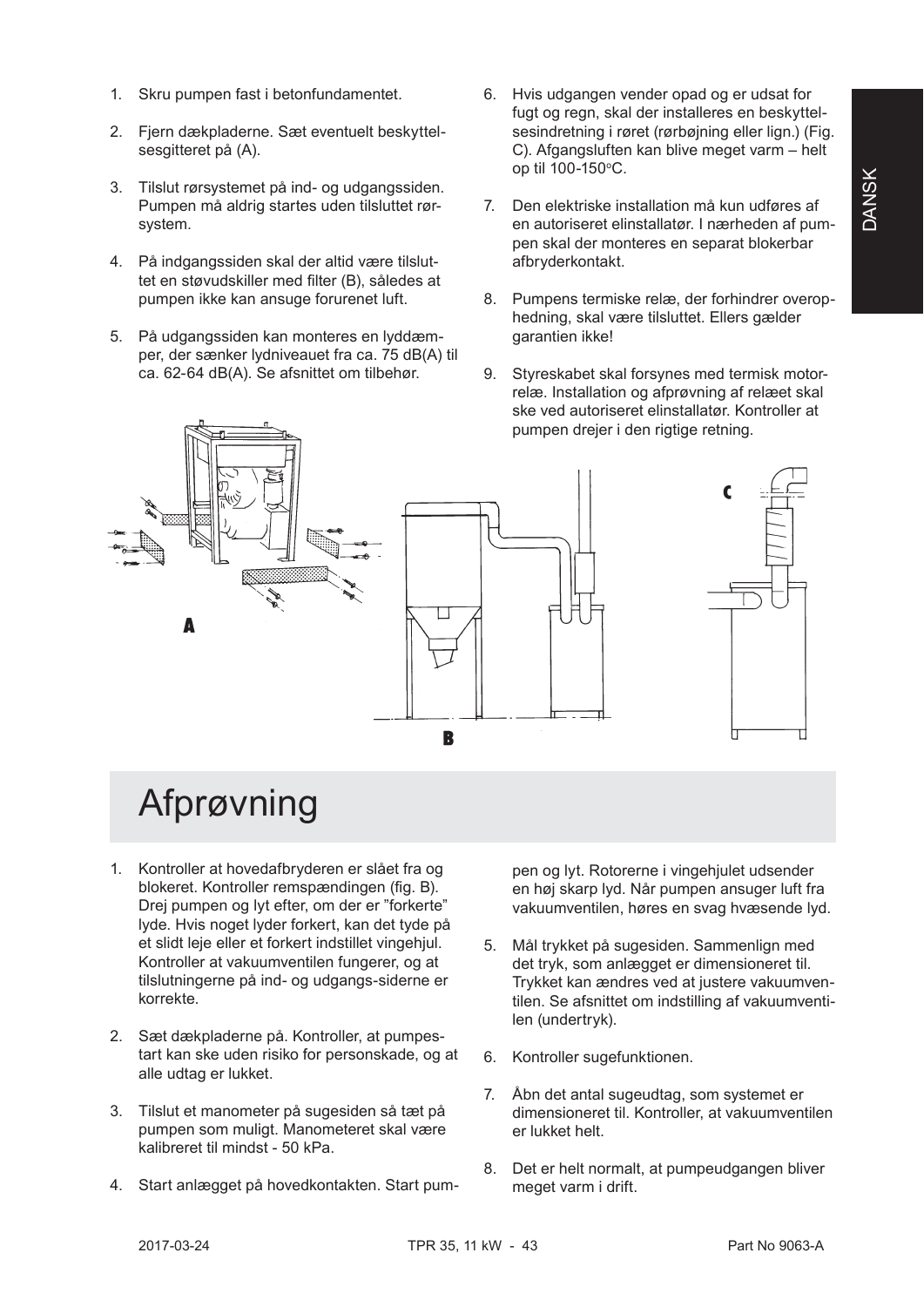# Vedligeholdelse

Pumpen skal efterses mindst to gange årligt og smøres efter intervallerne nederst på siden.

- 1. Start pumpen og lyt efter eventuelt forkerte lyde. Når alle sugeudtag er lukket, kommer der en svag hvæsende lyd fra vakuumventilen.
- 2. Afbryd pumpen og bloker hovedafbryderen.
- 3. Tag pumpens dækplader af.
- 4. Drej remskiverne manuelt og lyt efter eventuelle mislyde.
- 5. Kontroller sliddet på remmene og skift dem eventuelt ud. Remmene skal passe sammen, så de skal alle udskiftes på én gang. (Fig. A).

Udskiftning af remme

- Løft motorpladen med møtrikken (1) og tag remmene ud.
- Skift remmene ud.
- Stram remmene med møtrikken (2). Juster spændingen (fig. B).
- 6. Kontroller, at remskiverne er lige, og at akslerne er parallelle. Pumpens hældning kan justeres med skruen (3), fig. C.
- 7. Turbopumpens lejer skal smøres med Dustcontrol lejefedt til turbopumper, art.nr. 9928.

# Smøring

- Smør frontlejerne ved at presse fedt ind i smøreniplen (4). Se fig. C. Fortsæt med at fylde fedt på, indtil det træder ud langs akslen.
- Fjern dækslet (5) over bageste leje og kontrollerfedttilstanden. Fyld hullet 2/3 op med nyt fedt.
- Udskift O-ringen, art.nr. 4789, og sæt dækslet på igen.

Smøreintervaller





B

| $\Delta$ p | <b>TPR 40</b> |
|------------|---------------|
| 22 kPa     | 1500h         |
| 25 kPa     | 750 h         |
| 28 kPa     |               |
| 30 kPa     |               |
| 40 kPa     |               |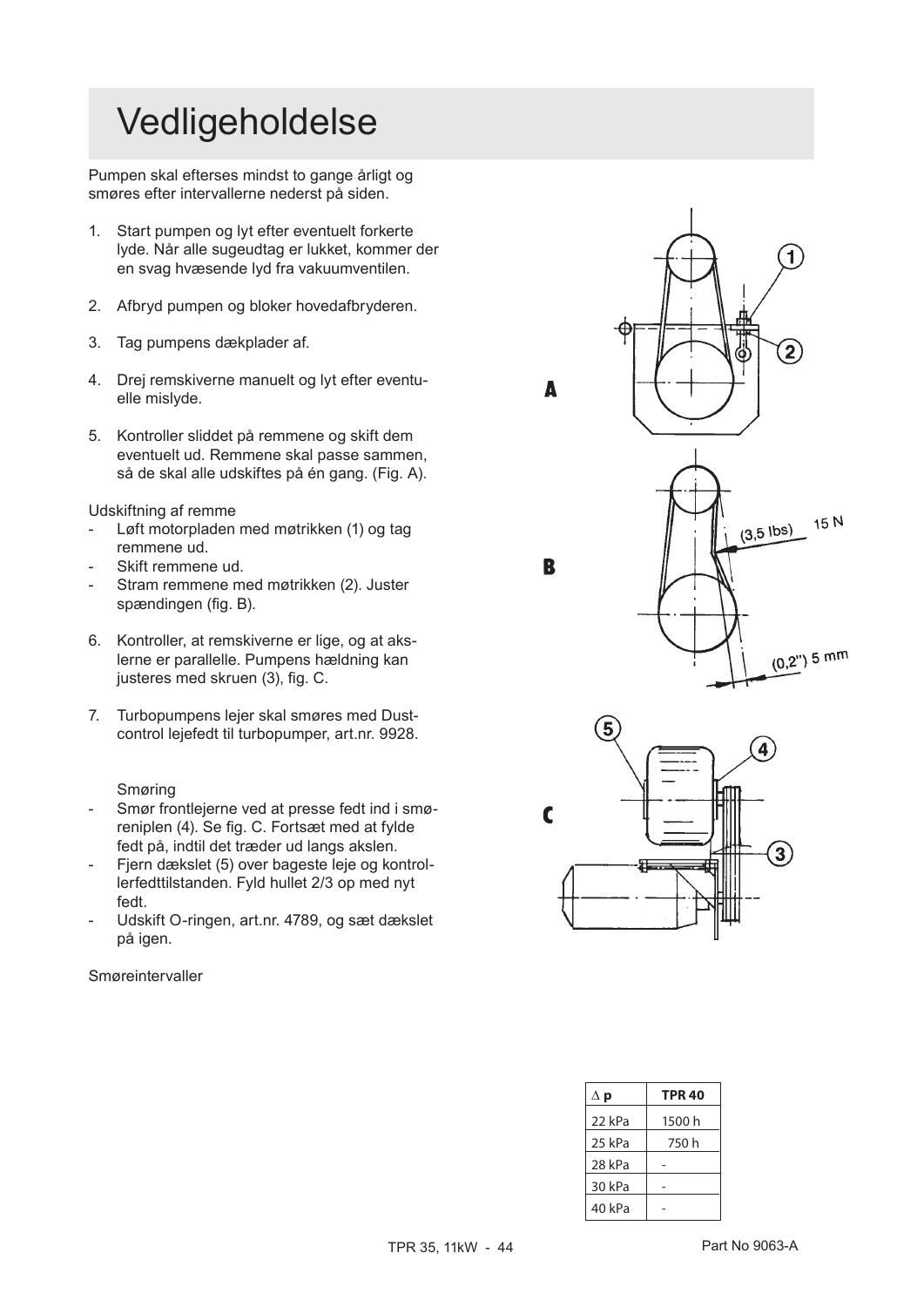8. Demonter, rens og smør vakuumventilen. (Fig. D). Kontroller gummipakningen (fig. E). Hyis den er revnet eller hærdet, skal den skiftes ud (art.nr. 4710).

Kontroller støddæmperen (fig. F).

Ændring af vakuumventilen (undertryk) Vakuumventilen er forindstillet til et nominelt undertryk (18kPa). Gør således for at ændre:

- Sæt et manometer på sugesiden og mål ved helt lukket indgang.
- Stop og afbryd pumpen. Demonter vakuum ventilen.
- Fiern dækslet (1) på støddæmperen og mål afstand A.
- Indstil og juster ved at løsne kontramøtrikken (3). Drej derefter fjedertallerknen (4). En sammenpresning af fjederen (2) på 1,5 mm betyder en forhøjelse af undertrykket med ca. 1 kPa.
- Monter vakuum ventilen igen og kontroller undertrykket.



- 9. Kontroller at tilslutninger og kabler er korrekte og intakte.
- 10. Sæt dækpladerne på igen, slå strømmen til og prøvekør pumpen.

Art.nr.  $\widehat{A}$ 

# Tilbehør

| Lyddæmper |                    |                          |                                  | $\mathbf{a}$ |                                  |  |
|-----------|--------------------|--------------------------|----------------------------------|--------------|----------------------------------|--|
| Art.nr.   | <b>Tilslutning</b> | <b>Dimensioner</b>       |                                  |              | 75 dB(A)                         |  |
| 3182      | ø160               | L=1200, ø355             |                                  | 3184         | 64 dB(A)                         |  |
| 3183      | ø160               | $L = 600, \emptyset$ 355 |                                  | 3182         | 62 dB(A)                         |  |
| 3184      | ø160               | $L = 600, \emptyset 260$ |                                  |              |                                  |  |
|           |                    |                          | <b>MANAWAY</b><br><b>MANAMAY</b> |              | <b>MANAWAY</b><br><b>MANAMAN</b> |  |
|           | Garanti            |                          |                                  |              |                                  |  |

Udstyret er omfattet af et års garanti ved anvendelse i etholdsdrift. Hvis udstyret anvendes i flerholdsdrift forkortes garantiperioden tilsvarende. Garantien dækker fabrikationsfejl og gælder under forudsætning af, at udstyret anvendes under normale driftsbetingelser og vedligeholdes i henhold til forskrifterne. Leverandøren påtager sig intet ansvar for maskiner og udstyr med uoriginale komponenter.

Husk at der skal være installeret et relæ til beskyttelse imod overophedning.

Reparationer skal udføres af leverandøren eller en af leverandøren godkendt repræsentant. I modsat fald bortfalder garantien.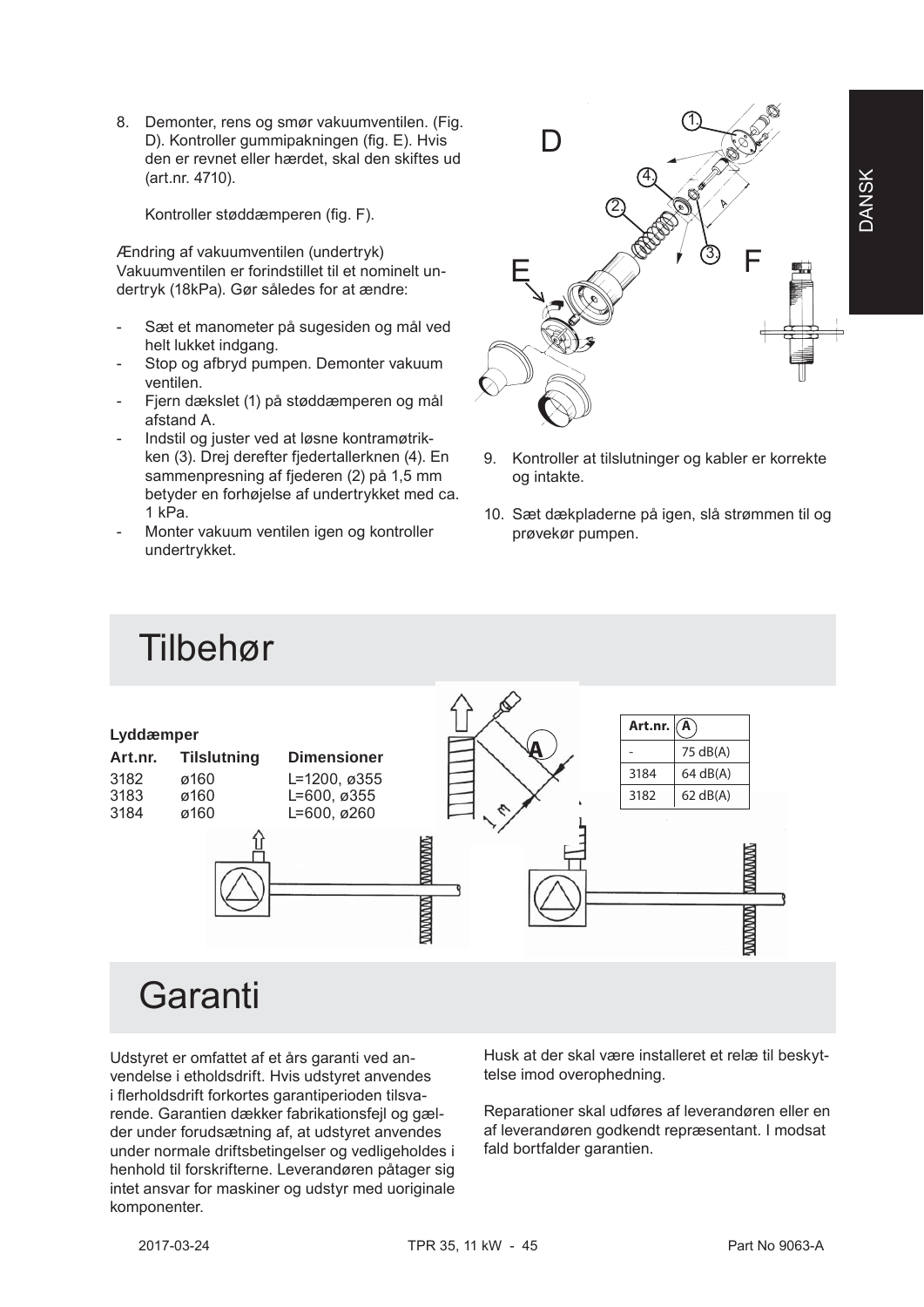# Fejlfinding

| <b>Problem</b>                            | Årsag                                                                    | Løsning                                                                                                        |
|-------------------------------------------|--------------------------------------------------------------------------|----------------------------------------------------------------------------------------------------------------|
| Motoren står stille.                      | Ingen strømtilslutning.                                                  | Tilslut strøm.                                                                                                 |
|                                           | Termiske relæ slået fra.                                                 | Hvis relæet har slået pumpen fra,<br>skal problemet findes og løses, in-<br>den advarselsfunktio-nen resettes. |
|                                           | Motorrelæet i styreskabet er<br>slået fra. Motoren er overbe-<br>lastet. | Problemet findes og løses, hvoref-<br>ter motorrelæet resettes.                                                |
|                                           | Ingen strømtilførsel.                                                    | Tilkald elektriker for kontrol af<br>forbindelser og ledninger.                                                |
|                                           | Maskinen er afbrudt på hove-<br>dafbryderen.                             | Kontroller årsagen til afbrydel-sen.<br>Stil hovedafbryder på "on" ("til")<br>igen.                            |
| Motoren stopper straks efter              | Forkert sikring.                                                         | Skift til korrekt sikring.                                                                                     |
| start.                                    | Motorrelæet er indstillet for<br>lavt.                                   | Tilkald elektriker.                                                                                            |
| Motoren går, men maskinen<br>suger ikke.  | Ingen rørforbindelse mellem<br>støvudskiller og vakuumen-<br>hed.        | Etabler rørforbindelse.                                                                                        |
|                                           | Tilstoppede rør eller slanger.                                           | Kontroller og rens.                                                                                            |
|                                           | Ingen opsamlingsanordning<br>ved støvudskiller (sæk eller<br>beholder).  | Anbring opsamlingsanordning<br>(sæk eller beholder).                                                           |
|                                           | Pumpen drejer i den forker-te<br>retning.                                | Tilkald elektriker.                                                                                            |
|                                           | Kileremmene er defekte.                                                  | Skift remmene ud.                                                                                              |
| Motoren går men maskinen<br>suger dåligt. | Hul i slange/utæt rør-<br>system.                                        | Find lækagen/reparer.                                                                                          |
|                                           | Filter tilstoppet.                                                       | Rens/skift ud.                                                                                                 |
| Pumpen støjer unormalt.                   | Partikler kan være trængt ind<br>i pumpen.                               | Afbryd pumpen og tilkald service.                                                                              |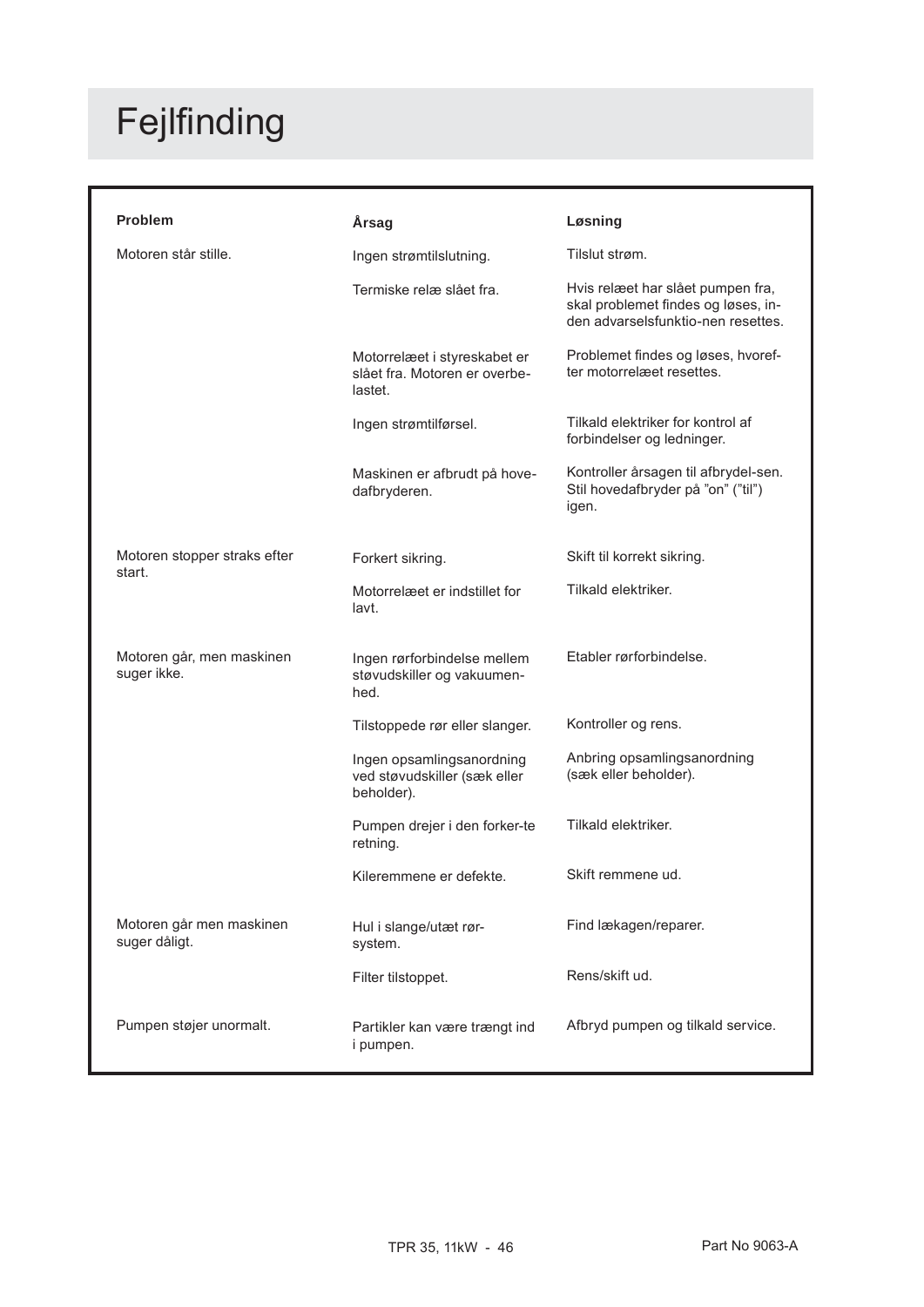

| ا د טډ | JEINUPPIIIIY                  |
|--------|-------------------------------|
| 3040   | Kona ø 110/108                |
| 4164   | Reparationssats TPR/TSR 35-50 |
| 4635   | Turbinhjul                    |
| 4636   | Turbinhus och kåpa            |
| 4700   | Turbopump TSR                 |
| 4701   | <b>Turbopump TPR</b>          |
| 4710   | <b>Gummipackning TPR</b>      |
| 471800 | Kilremshjul 50 Hz             |
| 471801 | Kilremshjul 60 Hz             |
| 4737   | Remskiva TPR 35 11 kW         |
| 4756   | <b>Mellandel TPR</b>          |
| 4757   | Gavel                         |
| 4760   | Täcklock                      |
| 4762   | Axelpump                      |
| 4763   | Distansbricka                 |
| 4775   | Axel                          |
| 4777   | Stödskruv                     |
| 478000 | Remskiva TPR/TSR 40 15 kW     |
| 478001 | Remskiva TPR/TSR 43 18,5 kW   |

| 478002 | Remskiva TPR/TSR 47 22 kW |
|--------|---------------------------|
| 478003 | Remskiva TPR/TSR 50 30 kW |
| 4781   | Mellandel TSR             |
| 4782   | Täckplåt, mellandel TPR   |
| 4786   | Vibratordämpare           |
| 4789   | O-ring                    |
| 4905   | Distansring               |
| 4906   | Distansring               |
| 4920   | Stativsida, vänster       |
| 4921   | Stativsida, höger         |
| 4922   | Tvärstycke                |
| 4923   | Takplåt                   |
| 4925   | Främre täckplåt TPR       |
| 4926   | Sidoplåt                  |
| 4927   | Bottenplåt                |
| 4928   | Bakre täckplåt            |
| 492900 | Ljuddämpare TPR           |
| 4931   | Pumpstativ                |
| 4932   | Stos                      |
| 4933   | Rörböj, höger             |
| 4934   | Rörböj, vänster           |

# 4942 Ljuddämpare<br>4943 Lyftögla Lyftögla 494500 Kilrem 15 kW, 18,5 kW, 50 Hz 494501 Kilrem 30 kW, 50 Hz 15 kW, 18,5 kW, 60 Hz<br>: 494502 Kilrem 22 kW, 30 kW, Kilrem 22 kW, 30 kW, 60 Hz 494503 Kilrem 11 kW, 50 Hz 494504 Kilrem 22 kW, 50 Hz<br>4946 Ventilationsgaller Ventilationsgaller 4947 Ventilationsgaller<br>4949 Distansring 11-22 4949 Distansring 11-22 kW<br>495201 Kabelförskruvning 11 495201 Kabelförskruvning 11-22 kW 495202 Kabelförskruvning 30 kW 4954 Tätningslock<br>8001 Vakuumventi 8001 Vakuumventil D 76<br>8199 Termoprotektor ko Termoprotektor komplett 120°C 9063-A Bruksanvisning i original TPR 35, 11 kW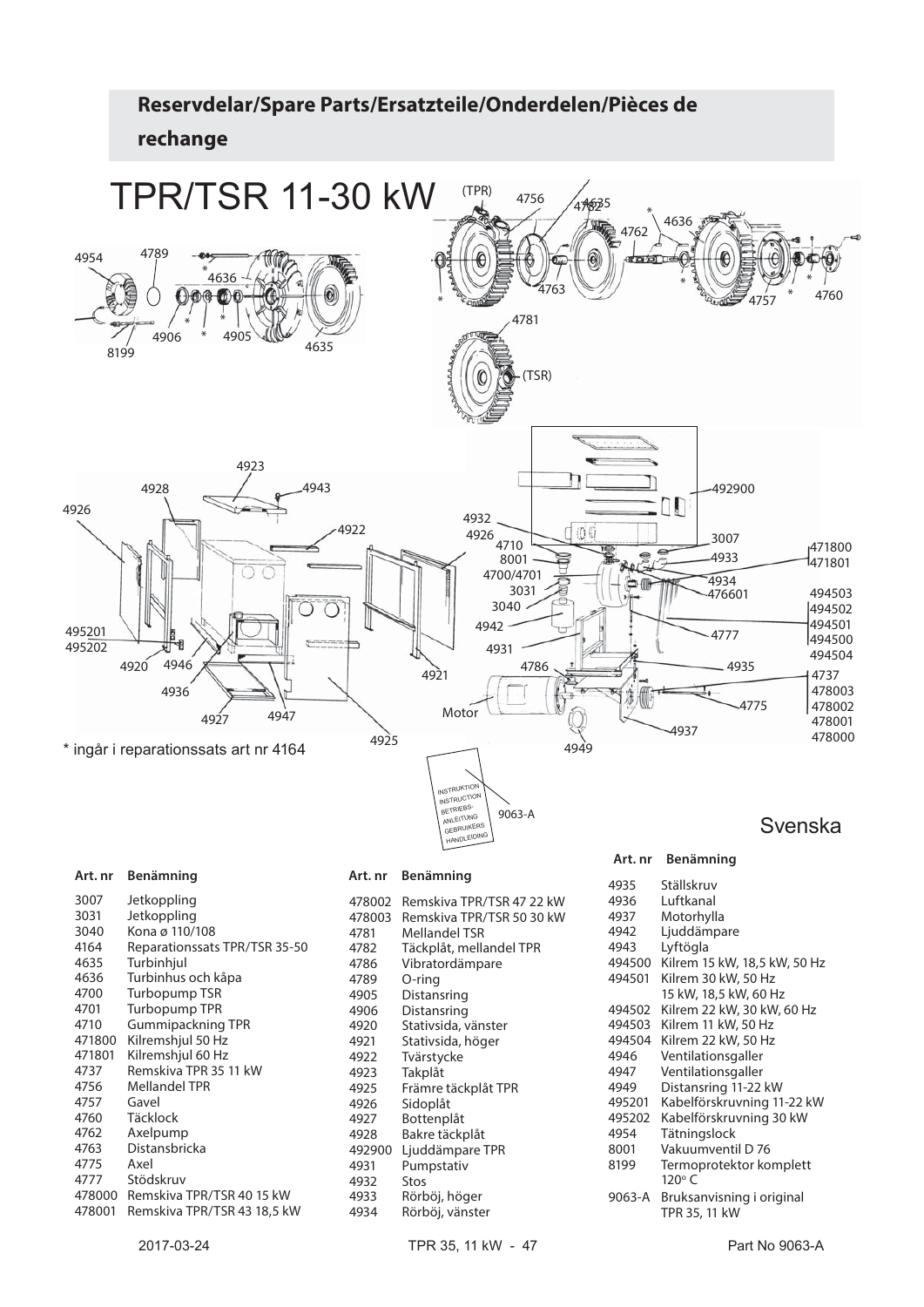\* included in repair kit part no. 4164

# **Part No Description**

| Part No Descriptio |  |  |
|--------------------|--|--|
|                    |  |  |

| 3007   | Clamp                      |
|--------|----------------------------|
| 3031   | Joint clamp                |
| 3040   | Steel cone ø 110/108       |
| 4164   | Repair kit TPR/TSR 35-50   |
| 4635   | Impeller                   |
| 4636   | Impeller housing           |
| 4700   | Turbopump TSR              |
| 4701   | <b>Turbopump TPR</b>       |
| 4710   | <b>Gasket TPR</b>          |
| 471800 | Pump pulley 50 Hz          |
| 471801 | Pump pulley 60 Hz          |
| 4737   | Motor pulley TPR 35, 11 kW |
| 4756   | Intermediate part TPR      |
| 4757   | Cover                      |
| 4760   | Cover                      |
| 4762   | Pump Axle                  |
| 4763   | Spacer plate               |
| 4775   | Pivot shaft                |
| 4777   | Support rod                |
| 478000 | Motor pulley               |
|        | <b>TPR/TSR 40 15 kW</b>    |
| 478001 | Motor pulley               |
|        | TPR/TSR 43 18,5 kW         |
|        |                            |

|        | <b>Part No Description</b>              |              | <b>Part No Description</b>   |
|--------|-----------------------------------------|--------------|------------------------------|
| 478002 | Motor pulley<br><b>TPR/TSR 47 22 kW</b> | 4936<br>4937 | Cooling air h<br>Motor Plate |
| 478003 | Motor pulley                            | 4942         | Silencer                     |
|        | <b>TPR/TSR 50 30 kW</b>                 | 4943         | Lifting eye                  |
| 4781   | Intermediate part TSR                   | 494500       | Drive belt se                |
| 4782   | Intermediate part TPR                   |              | 15 kW, 18.5 k                |
| 4786   | Isolating mounts                        | 494501       | Drive belt se                |
| 4789   | O-ring                                  |              | 15 kW, 18.5 k                |
| 4905   | Spacer ring                             | 494502       | Drive belt se                |
| 4906   | Spacer ring                             |              | 22 kW, 30 kV                 |
| 4920   | Frame side, left                        | 494503       | Drive belt se                |
| 4921   | Frame side, right                       | 494504       | Drive belt se                |
| 4922   | Cross member                            | 4946         | Screen skirt                 |
| 4923   | Top cover panel                         | 4947         | Screen skirt                 |
| 4925   | Front cover panel TPR                   | 4949         | Spacer ring                  |
| 4926   | Side cover panel                        | 495201       | Cable fitting                |
| 4927   | <b>Bottom panel</b>                     | 495202       | Cable fitting                |
| 4928   | Back cover panel                        | 4954         | Bearing cove                 |
| 492900 | Silencer TPR                            | 8001         | Vacuum Reli                  |
| 4931   | Pump frame                              | 8199         | Thermal pro                  |
| 4932   | Intermediate piece                      |              | complete 12                  |
| 4933   | Flanged bend, right                     | 9063-A       | Original inst                |
| 4934   | Flanged bend, left                      |              | TPR 35, 11 kV                |
| 4935   | Adjusting screw                         |              |                              |
|        |                                         |              |                              |

English

**Deutsch** 

| 4936   | Cooling air housing         |
|--------|-----------------------------|
| 4937   | Motor Plate                 |
| 4942   | Silencer                    |
| 4943   | Lifting eye                 |
| 494500 | Drive belt set              |
|        | 15 kW, 18.5 kW, 50 Hz       |
| 494501 | Drive belt set 30 kW, 50 Hz |
|        | 15 kW, 18.5 kW, 60 Hz       |
| 494502 | Drive belt set              |
|        | 22 kW, 30 kW, 60 Hz         |
| 494503 | Drive belt set 11 kW, 50 Hz |
| 494504 | Drive belt set 22 kW, 50 Hz |
| 4946   | Screen skirt                |
| 4947   | Screen skirt                |
| 4949   | Spacer ring 11-22 kW        |
| 495201 | Cable fitting 11-22 kW      |
| 495202 | Cable fitting 30 kW         |
| 4954   | Bearing cover               |
| 8001   | Vacuum Relief Valve D=76    |
| 8199   | Thermal protector           |
|        | complete 120° C             |
| 9063-A | Original instructions       |
|        | TPR 35, 11 kW               |
|        |                             |

# \* Teile des Reparatur satzes Art Nr 4164

|        | Art. Nr. Benennung          | Art. I |
|--------|-----------------------------|--------|
| 3007   | Verbinder                   | 4780   |
| 3031   | Verbinder                   |        |
| 3040   | Konus ø 110/108             | 4780   |
| 4164   | Reparatursatz TPR/TSR 35-50 |        |
| 4635   | Gebläserad                  | 4780   |
| 4636   | Gehäuse und Deckel          |        |
|        | für Gebläse                 | 4780   |
| 4700   | Turbopumpe TSR              |        |
| 4701   | Turbopumpe TPR              | 4786   |
| 4710   | Gummiabdichtung TPR         | 4789   |
| 471800 | Keilriemenrad 50 Hz         | 4905   |
| 471801 | Keilriemenrad 60 Hz         | 4906   |
| 4737   | Riemenscheibe TPR 35 11 kW  | 4920   |
| 4756   | Zwischenstück TPR           | 4921   |
| 4757   | Stirnwand                   | 4922   |
| 4760   | Verschlußdeckel             | 4923   |
| 4762   | Pumpenwelle                 | 4925   |
| 4763   | Distanzscheibe              | 4926   |
| 4781   | Zwischenstück TSR           | 4927   |
| 4782   | Abdeckbleck,                | 4928   |
|        | Zwischenstück TPR           | 4929   |
| 4775   | Achse                       | 4931   |
| 4777   | Stellschraube               | 4932   |

| 478000 | Riemenscheibe<br><b>TPR/TSR 40 15 kW</b> | 4934<br>4935 | Rohrbogen,<br>Stützschrau |
|--------|------------------------------------------|--------------|---------------------------|
| 478001 | Riemenscheibe                            | 4936         | Luftkanal                 |
|        | TPR/TSR 43 18,5 kW                       | 4937         | Motorgestel               |
| 478002 | Riemenscheibe                            | 4942         | Schalldämp                |
|        | <b>TPR/TSR 47 22 kW</b>                  | 4943         | Hebeöse                   |
| 478003 | Riemenscheibe                            | 494500       | Keilriem 15               |
|        | <b>TPR/TSR 50 30 kW</b>                  | 494501       | Keilriem 30               |
| 4786   | Vibratordämpfer                          |              | 15 kW, 18,5 l             |
| 4789   | O-ring                                   | 494502       | Keilriem 22               |
| 4905   | Distanzring                              | 494503       | Keilriem 11               |
| 4906   | Distanzring                              | 494504       | Keilriem 22               |
| 4920   | Rahmen, links                            | 4946         | Ventilations              |
| 4921   | Rahmen, rechts                           | 4947         | Ventilations              |
| 4922   | Querstück                                | 4949         | Distanzring               |
| 4923   | Abdeckblech, vorne                       | 495201       | Zugentlastu               |
| 4925   | Abdeckblech, hinten TPR                  | 495202       | Zugentlastu               |
| 4926   | Seitenabdeckblech                        | 4954         | Dichtungsd                |
| 4927   | Grundblech                               | 8001         | Vakuumven                 |
| 4928   | Abdeckblech, hinteres                    | 8199         | Termoprote                |
| 492900 | Schalldämpfer TPR                        |              | 120°C                     |
| 4931   | Pumpenstativ                             | 9063-A       | Originalbetr              |
| 4932   | Staßverbindung                           |              | TPR 35, 11 k              |
| 4933   | Rohrbogen, rechts                        |              |                           |

|        | Art. Nr. Benennung                         |
|--------|--------------------------------------------|
| 4934   | Rohrbogen, links                           |
| 4935   | Stützschraube                              |
| 4936   | Luftkanal                                  |
| 4937   | Motorgestell                               |
| 4942   | Schalldämpfer                              |
| 4943   | Hebeöse                                    |
| 494500 | Keilriem 15 kW, 18,5 kW, 50 Hz             |
| 494501 | Keilriem 30 kW, 50 Hz                      |
|        | 15 kW, 18,5 kW, 60 Hz                      |
| 494502 | Keilriem 22 kW, 30 kW, 60 Hz               |
| 494503 | Keilriem 11 kW, 50 Hz                      |
| 494504 | Keilriem 22 kW, 50 Hz                      |
| 4946   | Ventilationsgitter                         |
| 4947   | Ventilationsgitter                         |
| 4949   | Distanzring 11-22 kW                       |
| 495201 | Zugentlastung 11-22 kW                     |
| 495202 | Zugentlastung 30 kW                        |
| 4954   | Dichtungsdeckel                            |
| 8001   | Vakuumventil D=76                          |
| 8199   | Termoprotektor komplett<br>$120^\circ C$   |
| 9063-A | Originalbetriebsanleitung<br>TPR 35, 11 kW |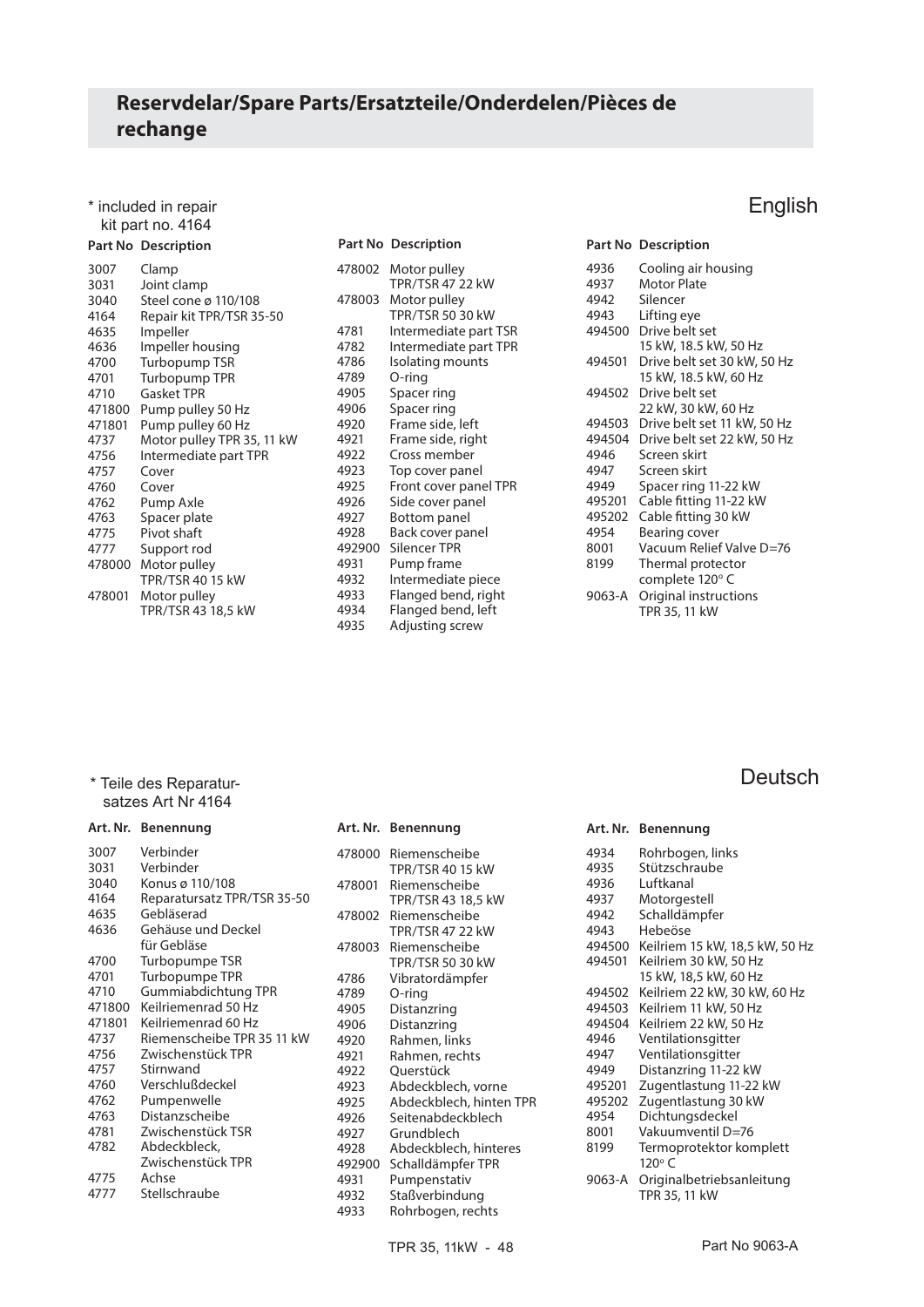\* Compris dans la réparation " Compris dans la reparation<br>kit n° de la pièce.

### **N° de la pièce Description**

| 3007   | Serre-câble             |
|--------|-------------------------|
| 3031   | Serre-joint             |
| 3040   | Cône en acier ø 110/108 |
| 4164   | Kit de réparation       |
|        | <b>TPR/TSR 35-50</b>    |
| 4635   | Rotor                   |
| 4636   | Boîtier du rotor        |
| 4700   | Turbopompe TSR          |
| 4701   | Turbopompe TPR          |
| 4710   | Joint d'étanchéité TPR  |
| 471800 | Poulie de pompe 50 Hz   |
| 471801 | Poulie de pompe 60 Hz   |
| 4737   | Poulie de moteur        |
|        | TPR 35, 11 kW           |
| 4756   | Pièce intermédiaire TPR |
| 4757   | Couvercle               |
| 4760   | Couvercle               |
| 4762   | Essieu de la pompe      |
| 4763   | Plaque de calage        |
| 4781   | Pièce intermédiaire TSR |
| 4782   | Pièce intermédiaire TPR |
| 4775   | Arbre du pivot          |
| 4777   | Tige de support         |
|        | 478000 Poulie de moteur |
|        | TPR/TSR 40 15 kW        |

### **N° de la pièce Description N° de la pièce Description**

|      | 478001 Poulie de moteur                     |
|------|---------------------------------------------|
|      | TPR/TSR 43 18,5 kW                          |
|      | 478002 Poulie de moteur                     |
|      | <b>TPR/TSR 47 22 kW</b>                     |
|      | 478003 Poulie de moteur                     |
|      | <b>TPR/TSR 50 30 kW</b>                     |
| 4786 | Systèmes d'isolation                        |
| 4789 | Baque O                                     |
| 4905 | Rondelle d'espacement                       |
| 4906 | Rondelle d'espacement                       |
| 4920 | Cadre du châssis, gauche                    |
| 4921 | Cadre du châssis, droit                     |
| 4922 | <b>Traverse</b>                             |
| 4923 | Panneau de protection                       |
|      | supérieur                                   |
| 4925 | Panneau de protection frontal<br><b>TPR</b> |
| 4926 | Panneau de protection latéral               |
| 4927 | Panneau de protection                       |
|      | inférieur                                   |
| 4928 | Panneau de protection arrière               |
|      | 492900 Silencieux TPR                       |
| 4931 | Cadre de la pompe                           |
| 4932 | Pièce intermédiaire                         |
| 4933 | Coude à brides, droit                       |

| 4934   | Coude à brides, gauche                       |
|--------|----------------------------------------------|
| 4935   | Vis de réglage                               |
| 4936   | Tuyau d'air de refroidissement               |
| 4937   | Plaque du moteur                             |
| 4942   | Silencieux                                   |
| 4943   | Anneau de levage                             |
|        | 494500 Set de courroies                      |
|        | 15 kW, 18.5 kW, 50 Hz                        |
|        | 494501 Set de courroies 30 kW, 50 Hz         |
|        | 15 kW, 18.5 kW, 60 Hz                        |
|        | 494502 Set de courroies                      |
|        | 22 kW, 30 kW, 60 Hz                          |
|        | 494503 Set de courroies 11 kW, 50 Hz         |
|        | 494504 Set de courroies 22 kW, 50 Hz         |
| 4946   | Grille de protection                         |
| 4947   | Grille de protection                         |
| 4949   | Rondelle d'espacement                        |
|        | 11-22 kW                                     |
| 495201 | Raccords 11-22 kW                            |
|        | 495202 Raccords 30 kW                        |
| 4954   | Couvercle de roulement                       |
| 8001   | Soupape A Vide D 76                          |
| 8199   | Dispositif de protection de                  |
|        | surcharge thermique réglé à<br>$120^\circ C$ |
|        | 9063-A Notice originale TPR 35, 11 kW        |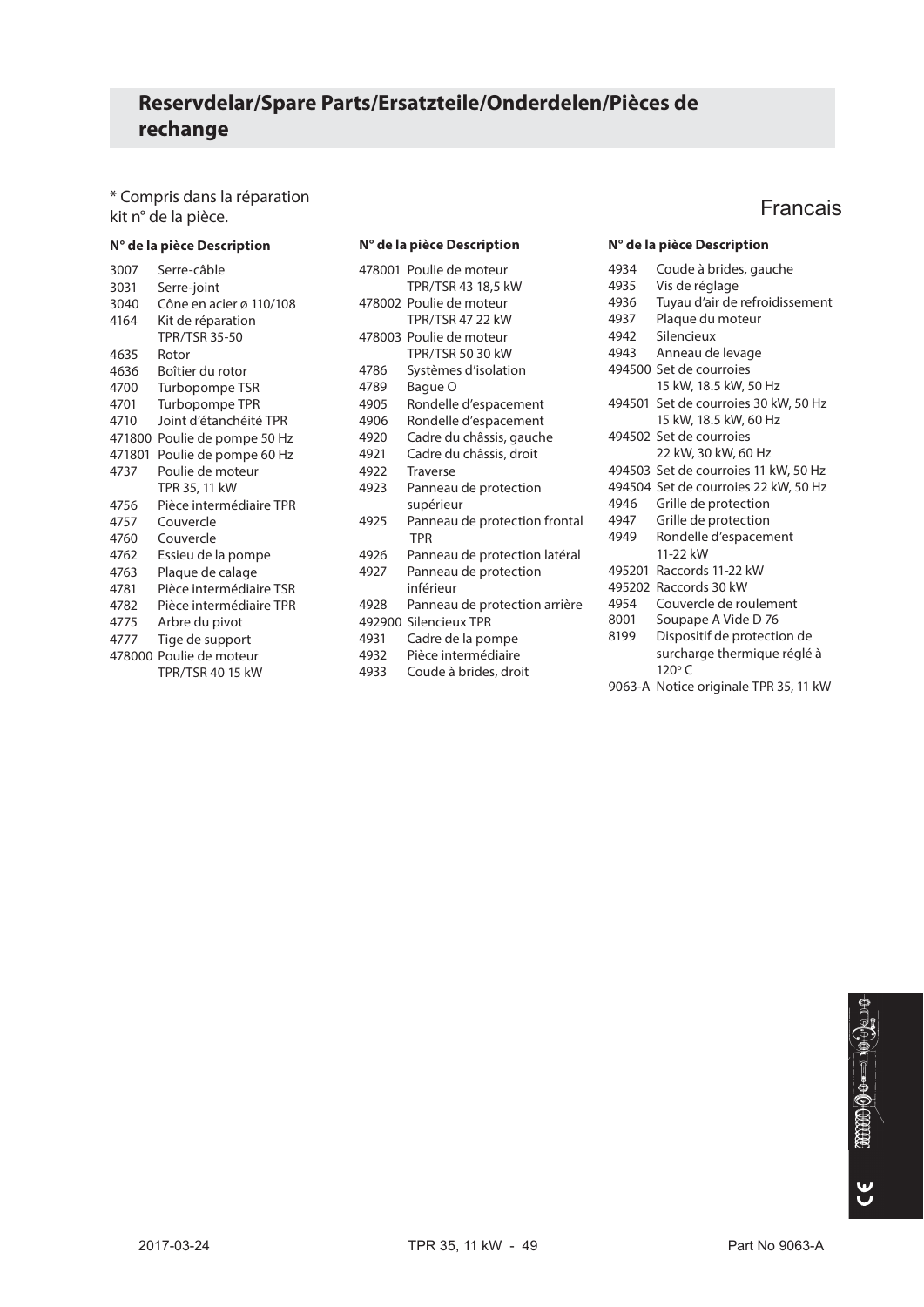# **Reservdelar/Spare Parts/Ersatzteile/Onderdelen/Pièces de rechange**



# English

| Part No | <b>Description</b>      | Part No  | <b>Description</b> |
|---------|-------------------------|----------|--------------------|
| 4167    | Repair kit Vacuum valve | 98001-01 | Cone 76            |
| 4450    | Hydraulic damper        | 98001-02 | Axle lid           |
| 4452    | Axle                    | 98001-03 | Pressure plate     |
| 4453    | Valve plate             | 98001-05 | Valve housing      |
| 4710    | Rubber seal             | 98001-06 | Plate              |

# Deutsch

| Art. Nr. | Benennung                  | Art. Nr. | Benennung                 |
|----------|----------------------------|----------|---------------------------|
| 4167     | Reparatursatz Vakuumventil | 98001-01 | Konus ø76                 |
| 4450     | Stoßdämpfer                | 98001-02 | Achsendeckel              |
| 4452     | Achse                      | 98001-03 | Druckplatte, Vakuumventil |
| 4453     | Dichtungsscheibe           | 98001-05 | Ventilgehäuse             |
| 4710     | Gummidichtung              | 98001-06 | Scheibe                   |

# Francais

| $N^{\circ}$ de la pièce | <b>Description</b>          | $N^{\circ}$ de la pièce | <b>Description</b> |
|-------------------------|-----------------------------|-------------------------|--------------------|
| 4167                    | Kit de réparation           | 98001-01                | Cône 76            |
|                         | de la soupape de régulation | 98001-02                | Essieu             |
| 4450                    | Amortisseur hydraulique     | 98001-03                | Plaque de pression |
| 4452                    | Essieu                      | 98001-05                | Tuyau de la vanne  |
| 4453                    | Plaque porte-vanne          | 98001-06                | Plague             |
| 4710                    | Joint en caoutchouc         |                         |                    |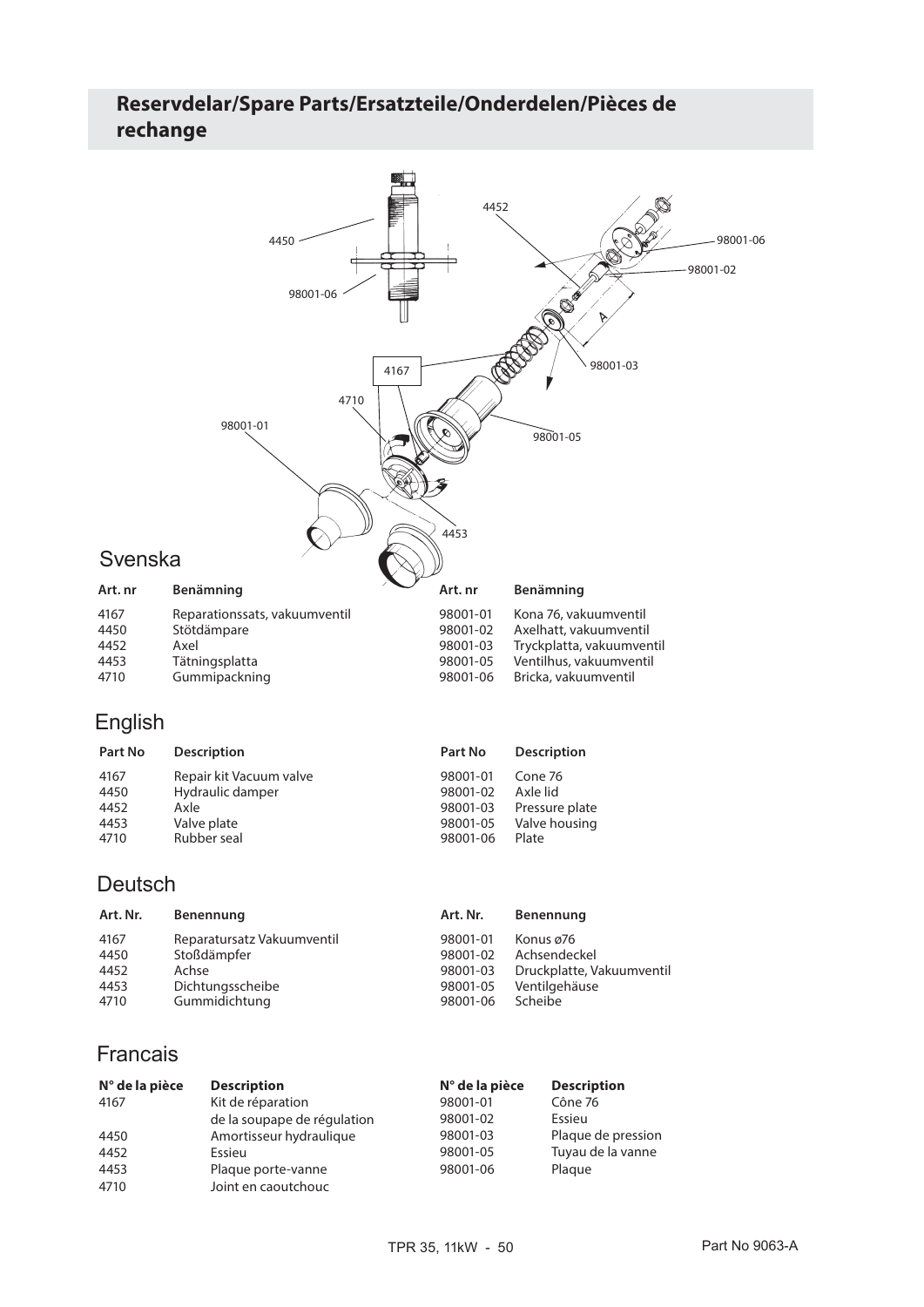# **EG-försäkran om överensstämmelse**

Vi försäkrar härmed att TPR 35, 11 kW är i överensstämmelse med följande bestämmelser och standarder; 2006/42/EC, 2014/35/EU, 2014/30/EU, EN 60204-1.

Serienummer och tillverkningsår indikeras på märkplåt på maskinen.

Dustcontrol AB

Nina Uggowitzer

CEO

# **EG-declaration of conformity**

We declare that TPR 35, 11 kW is in conformity with following directives and standards; 2006/42/EC, 2014/35/EU, 2014/30/EU, EN 60204-1.

Serial Number and manufacturing year are indicated in a rating plate on the machine.

Dustcontrol AB

*Nina Uggomitzee* CEO

**Deutsch** 

English

# **EG-Konformitätserklärung**

Wir deklarieren daß TPR 35, 11 kW mit den folgenden aufgeführten Standards oder standardisierten Dokumenten, übereinstimmt; 2006/42/EC, 2014/35/EU, 2014/30/EU, EN 60204-1.

Serienummer und Herstellungsjahr werden auf einer Plakette an der Maschine eingeprägt.

Dustcontrol AB

*Nina Uggonitier*<br>Nina Uggowitzer

CEO

**Nederlands** 

# **EG-verklaring van overeenstemming**

Wij verklaren hiermee dat TPR 35, 11 kW in overeenstemming is met en voldoet aan de volgende standaard en richtlijnen: 2006/42/EC, 2014/35/EU, 2014/30/EU, EN 60204-1

Serienummer en productiedatum staan vermeld op het typeplaatje op de machine.

Dustcontrol AB

*Nina Uggonitier* 

CEO

Dustcontrol AB, Box 3088, Kumla Gårdsväg 14, SE-145 03 Norsborg, Tel: + 46 8 531 940 00,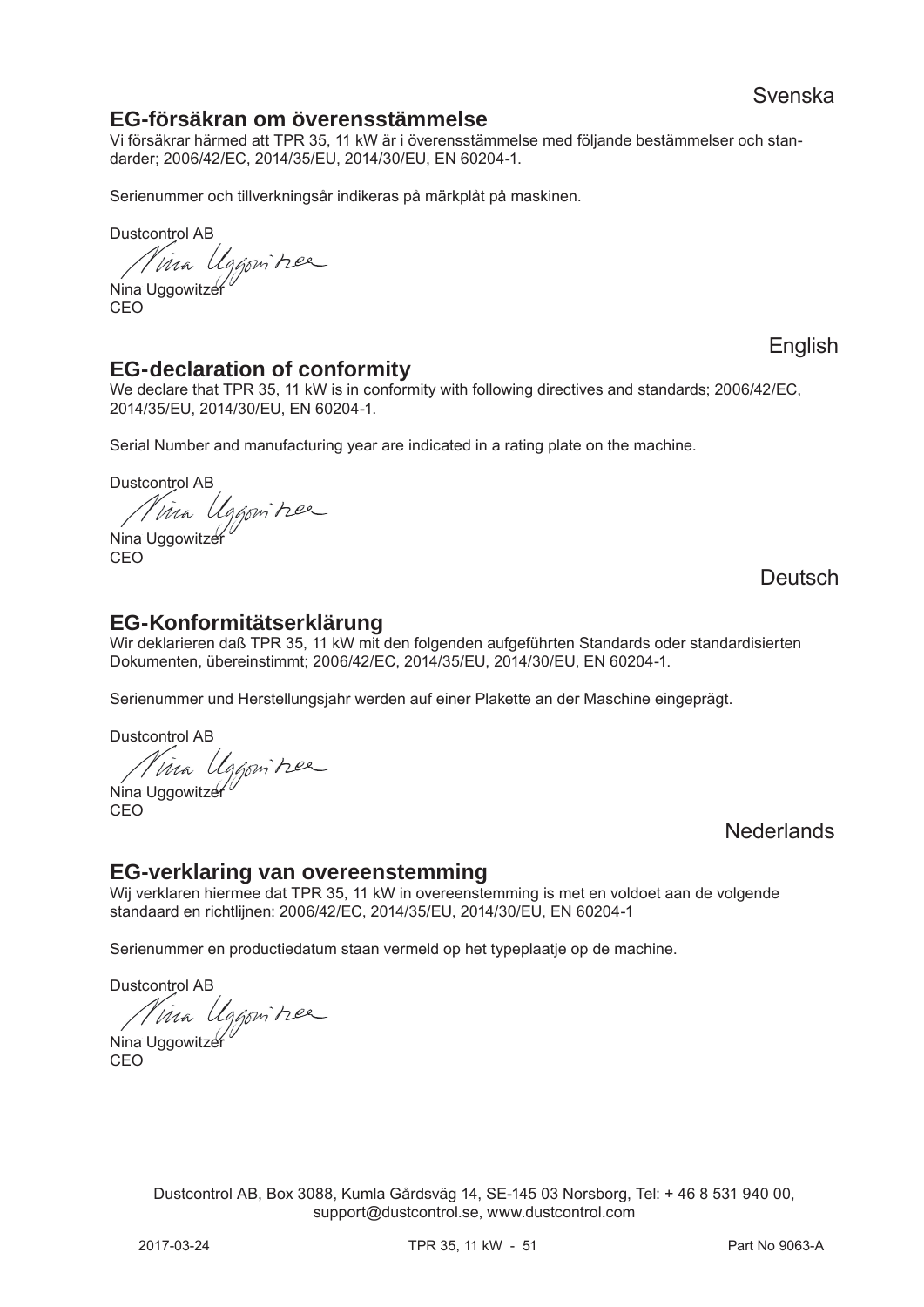# **Déclaration EG de conformité**

Nous déclarons que TPR 35, 11 kW est en conformité avec les standards ou documents standardisés au vu des directives suivantes; 2006/42/EC, 2014/35/EU, 2014/30/EU, EN 60204-1.

Le numéro de série et l´annèe de fabrication sont indiqués sur la plaque de la machine.

Dustcontrol AB

Nina Uggowitzer

CEO

# Dansk

# **EG-erklæring om overensstemmelse**

Vi forsikrer hermed at TPR 35, 11 kW0 er i overensstemmelse med følgende bestemmelser og standarder; 2006/42/EC, 2014/35/EU, 2014/30/EU, EN 60204-1.

Serienummer og produktionsår indikeres på merkplade på maskinen

Dustcontrol AB

Nina Uggowitzer

CEO